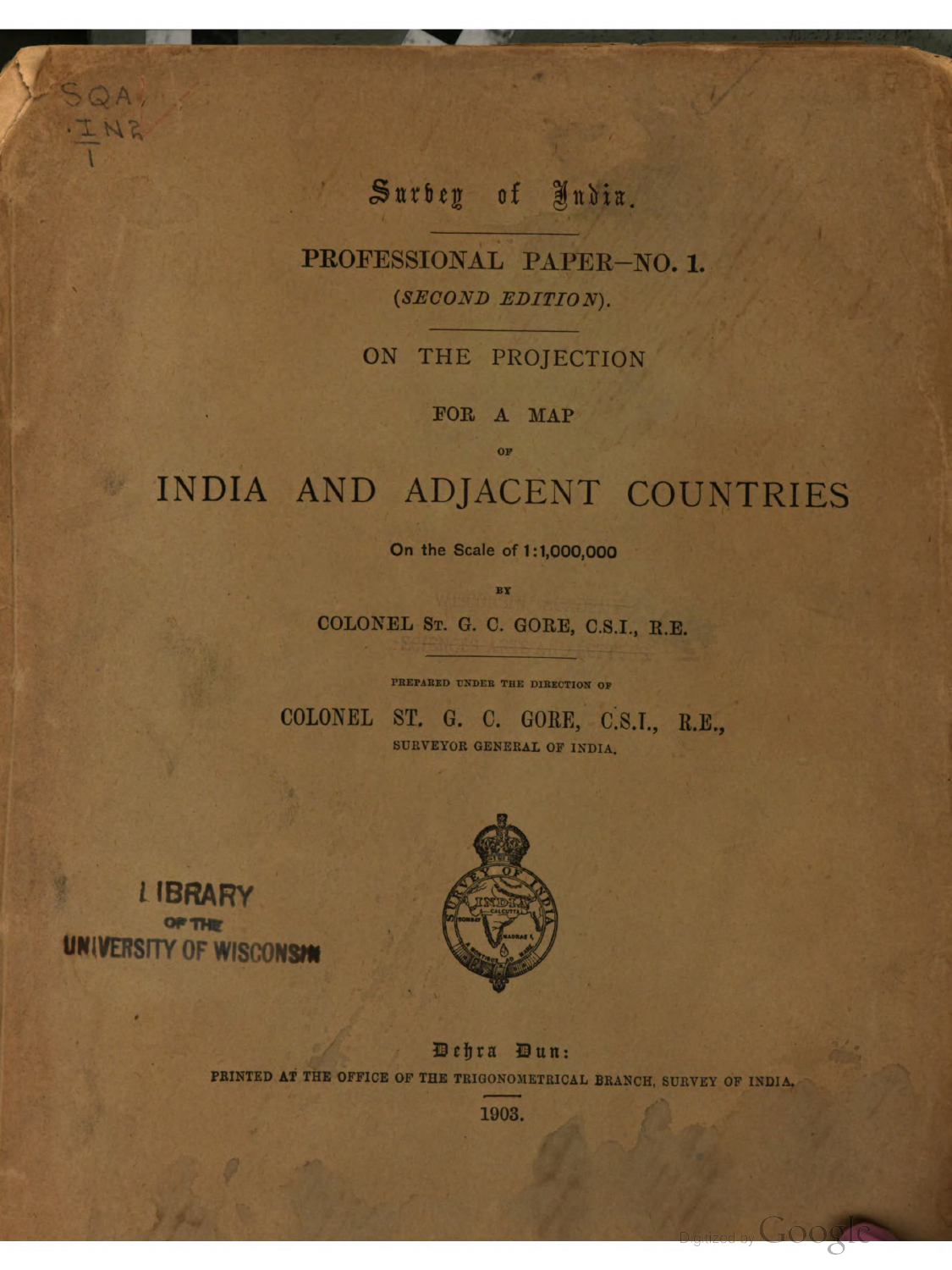$\bar{t}$ 

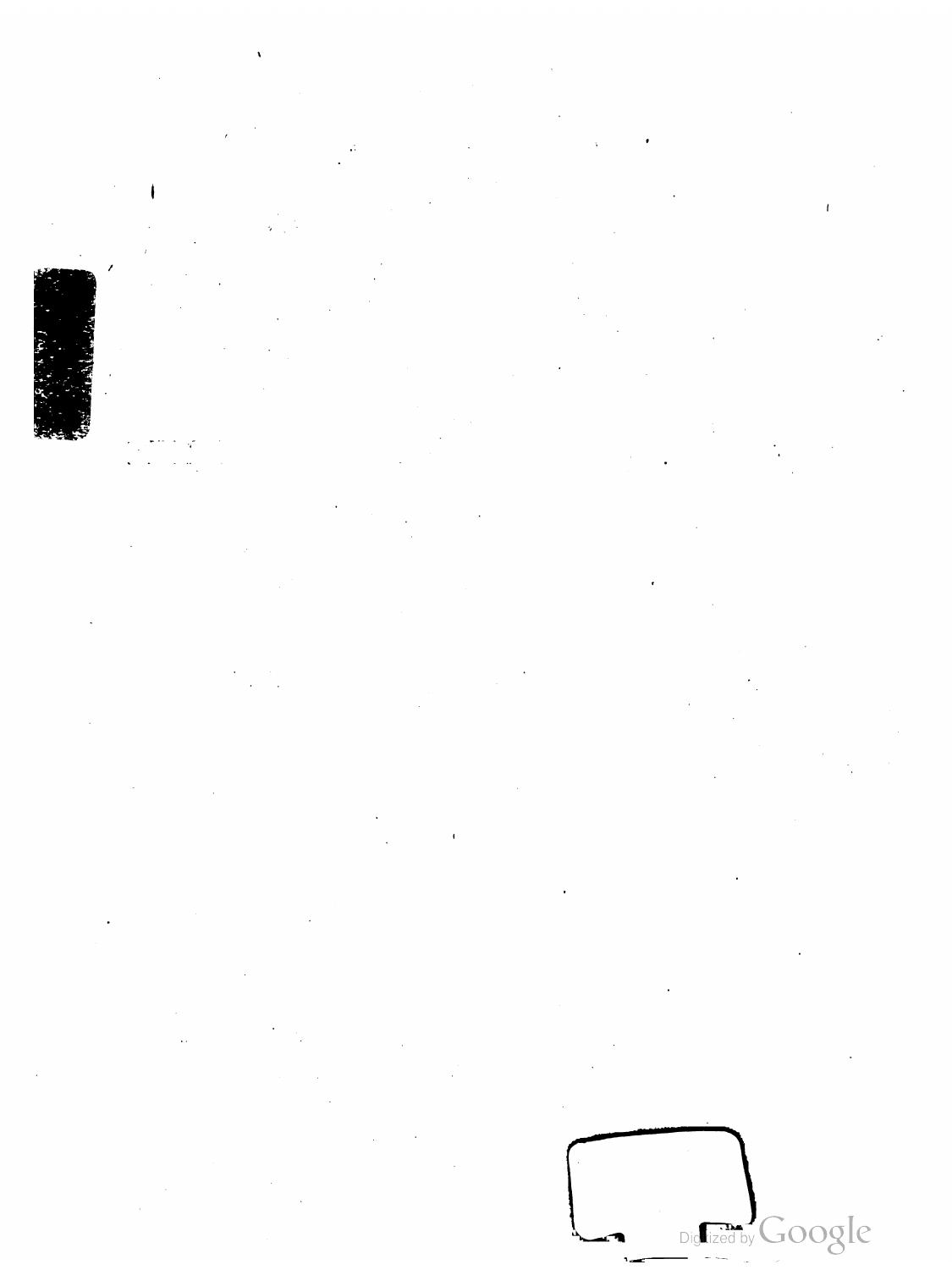## Surbey of India.

## PROFESSIONAL PAPER-No. 1. *(SECOND EDITION).*

### ON THE PROJECTION

### **FOR A MAP**

**O?** 

## INDIA AND ADJACENT COUNTRIES

**On the Scale of 1** : **1,000,000** 

**BY** 

**COLONEL ST.** *G.* **C. GORE, C.S.I., R.E.** 

**PREPARED UNDER THE DIBECTION OP** 

COLONEL ST. G. C. GORE, C.S.I., R.E., **SURVEYOB QESEBAL OF INDIA.** 



**mebra Bun: PBINTGD AT THE OFFICE OF THE TRIQONOMETBICAL BRANCH, SURVEY OF INDIA.**  : a Dun :<br>: a Dun :<br>0NOMETRIC.<br>1903.

**1903.** 



 $\mathbf{I}$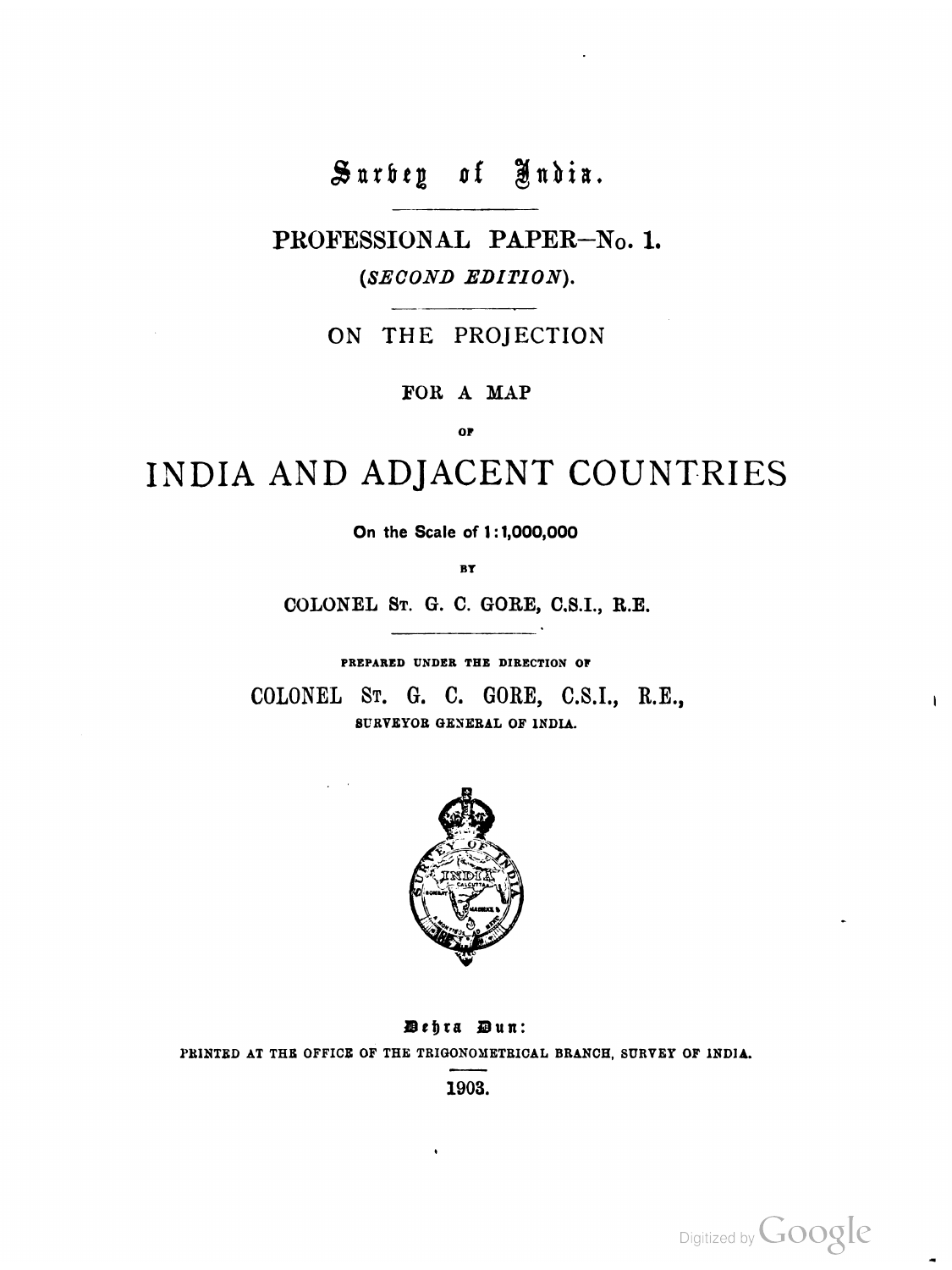$\bar{\mathcal{A}}$ 

۱,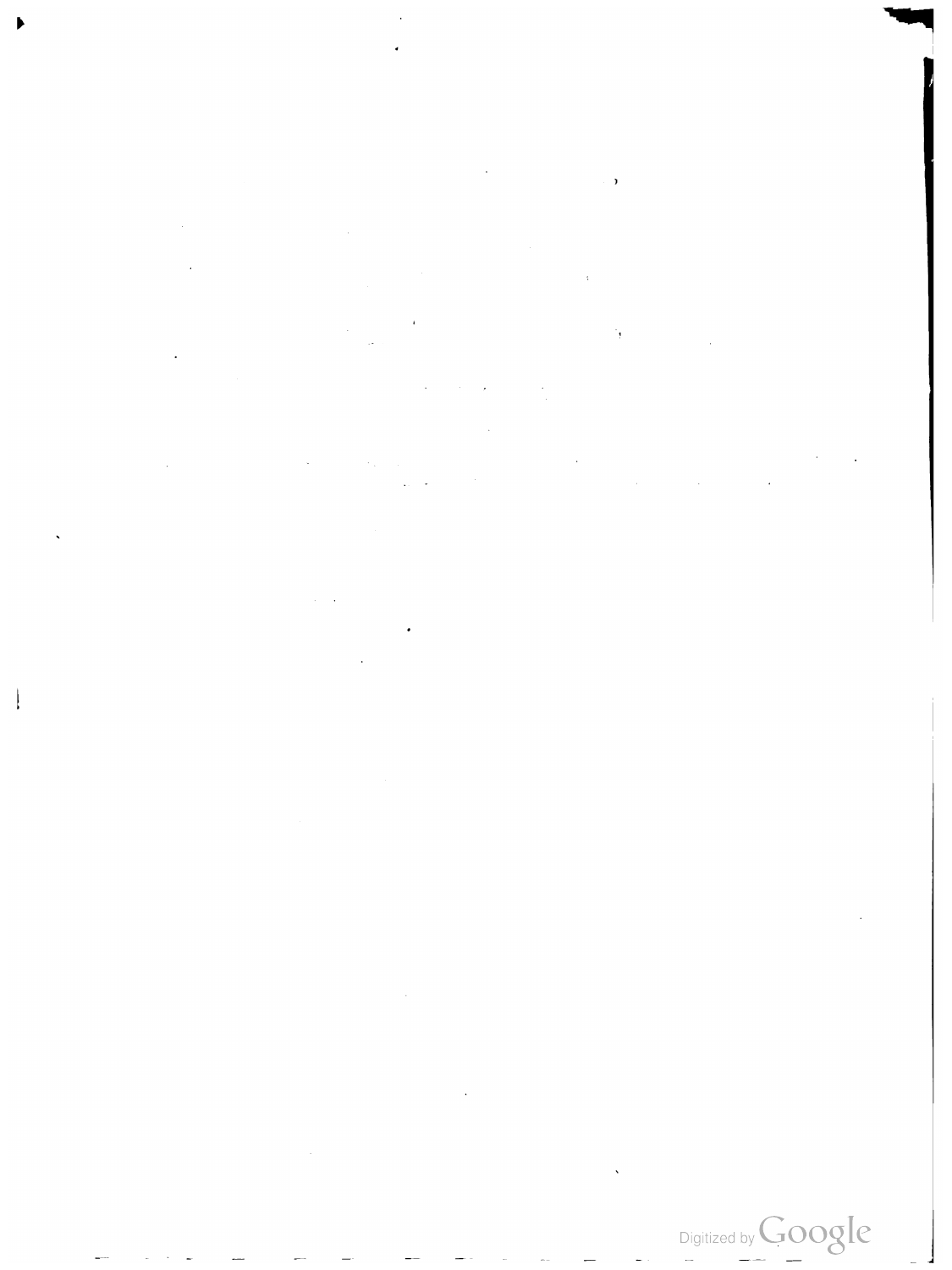$6287689$  (and  $6358622$ 

### **PREFACE TO THE SECOND EDITION.**

When the first edition of this pamphlet was published, very little attention had been paid to the question of projections for a considerable number of years. The projection then decided on, viz., the ordinary secant conical one, was and is considered amply good for the requirements of the map.

The issue of the pamphlet drew attention to the subject of projections and criticisma adverse to the adopted projection were made. These criticisms valid as they are from a theoretical point of view lose some of their force in view of the above statement that the projection was good enough for the purpose for which it **was** adopted. But as the criticisms have been made, rather than burden the map with any breath of suspicion, I have determined to alter the projection to the one now given.

For the mathematical solution of the problem of the projection, I am indebted to Mr. J. Eccles, M. A., Officiating Superintendent Trigonometrical Surveys.

The sheets already drawn or nearly so on the old projection, will be issued **aa** a preliminary edition and a new edition brought out as early as possible.

ST. G. C. GORE, COLONEL, **R.E.** 

Digitized by **Google**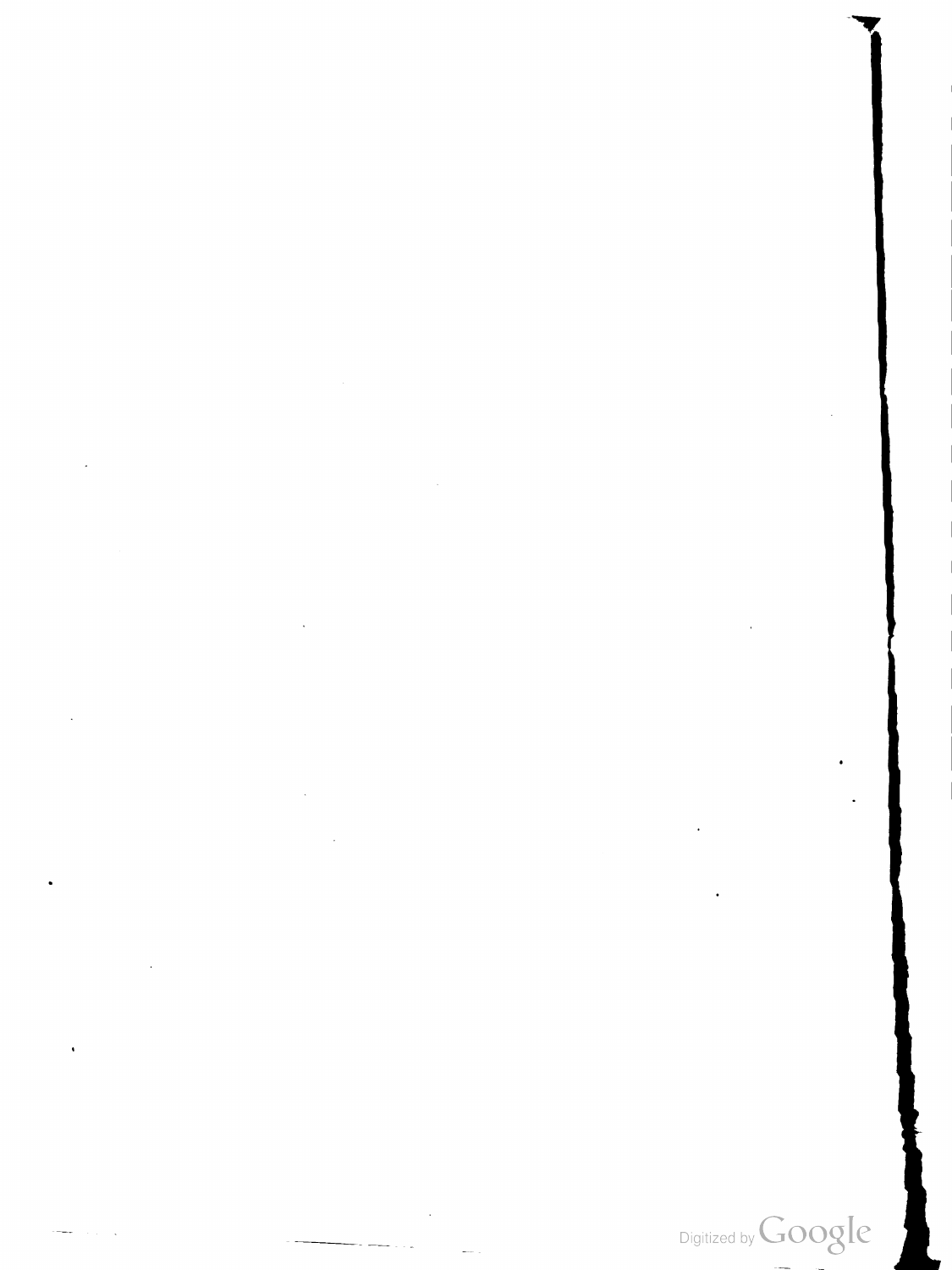### **ON THE PROJECTION**

#### FOR A MAP

**OP** 

### INDIA AND ADJACENT COUNTRIES

#### **ON THE SCALE OF 1** : **1,000,000,**

The word 'map' is used rather than 'atlas' to denote a considerable number of detached sheets because the term 'atlas of India' is already in use and it was feared that the use of the word 'atlas' might lead to confusion.

The extent of country which it **ia** proposed that the new map should embrace, reaches longitudinally from the western frontier of Persia to the east of China, that is, from  $44^{\circ}$  to  $124^{\circ}$ east longitude, and in latitude from the south of Ceylon to the Oxus or from 4° to 40° north latitude.

The scale of the map,  $\frac{1}{1,000,000}$ , has been chosen to fall in with the views expressed by the International Geographical Congress, who have proposed that a map of the world be undertaken on that scale.

A general map of India and Adjacent Countries on the scale of 16 **miles** to one inch has long been a desideratum, and the scale of the proposed map, viz.,  $\frac{1}{1,000,000}$ , being equivalent to one of **16-78** miles to one inch, is so very close to that of the map required that it may well be substituted for it.

The system of projection to be proposed by the International Geographical Congress has not yet been decided upon, and as it is inadvisable to delay the commencement of the map, it has become necessary to select a suitable projection.

2. Broadly speaking there are two systems of projection which may be adopted for such a map ; one is that in which each sheet is projected on its own central meridian and the other ia to have one projection for the whole map.

The first method has the great advantage that by its use each sheet can be made practically true to scale and free from distortion. Examples of projections suitable for this method are the ordinary **Survey** of India projection used for standard sheets and the Rectangular Tangential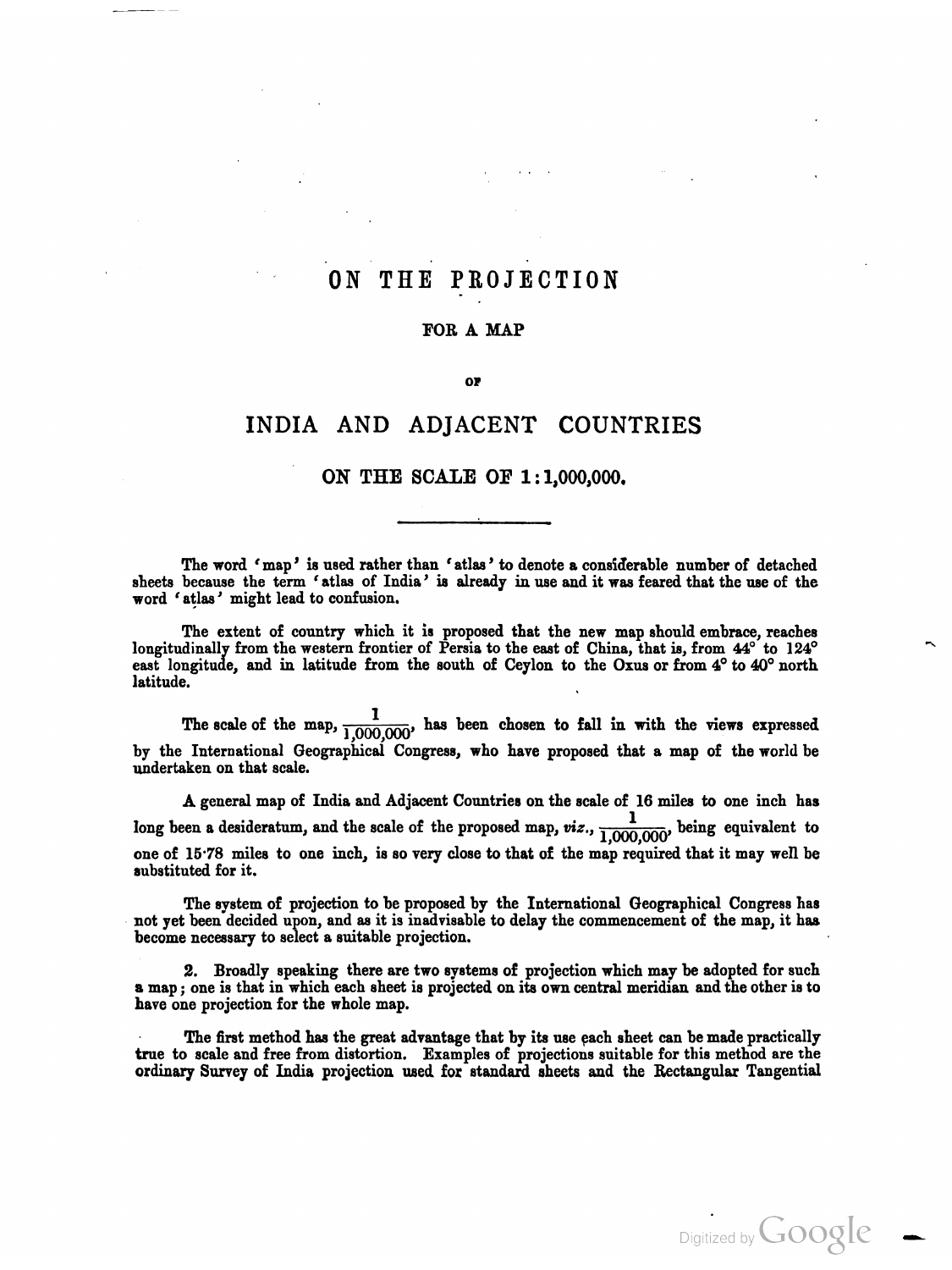projection of Sir H. James, employed by the Home War Office. Over moderate areas these two projections may be regarded as identical.

The disadvantage of this method is that it **ia** impossible to join **any** number of sheets together to make a large map. Thus **in** the Rectangular Tangential projection if it is at-

tempted to join up 8 sheets  $4^{\circ} \times 5^{\circ}$ , of a  $\frac{1}{1,000,000}$ map together on their central meridian **as** in the sketch, the two belts will separate at each end on the central parallel to the extent of **-21** inch. The Survey graticule gives about the same amount of misfit.

**3.** As it has been considered essential in the case of the present map that all the sheets should fit together exactly to form one map, the second of the above-mentioned methods must be adopted, that is there must be one projection for the whole map.



Digitized by **Google** 

As the area to be included is a very large portion of the globe, embracing  $36^{\circ}$  of latitude and 80° of longitude, some form of conical projection is clearly indicated.

4. In order to keep distances along the two co-ordinates true to scale, a system such **as**  Bonne's modification of the conical projection suggests itself; but the area is so extensive that it is found that if this projection be adopted the distortion of the corner sheets becomes very marked.

**5.** As the map embraces **36'** of latitude, a simple cmical projection on any central parallel, while meeting satisfactorily the difficulties of the great lougitudinal expanse, falsifies the scale very largely in longitude along the north and south limits of the map.

To avoid this, as far **as** posible, it seems best to adopt a modified secant conical projection somewhat similar to that adopted by Euler in. **1777** for his map of Russia. This will minimize the scale error to a considerable extent. A certain amoant **of** error is of course unavoidable ; all latitudinal distances, north and south, are correct, while longitudinal distances measured along two parallels are correct, but too short between these parallels and too long beyond their limits north and south. The error in longitude between these is never so much as 2 per cent, that on the extreme northern margin of the map is about **24** per cent that on the parallel of **8"** uuder 2 per cent, while the error on the extreme southern parallel of  $4^{\circ}$  is nearly 4 per cent but as the area about this latitude comprises of a small portion of Ceylon and of the Malay Peninsula this error is not important.

**6.** However the whole amount of error introduced is not of much importance in a map of this class, which is on a scale smaller than that employed in any actual field surveys and it has been decided therefore to adopt the modified secant conical projection, described in detail hereafter.

**7.** The longitudes hitherto given on all maps published in India have been based on one or other of the old value of that of Madras Observatory, *viz.,* **80°** 18' 30" for the sheets of the Indian Atlas and 80' 17' 21" for standard sheets and general maps.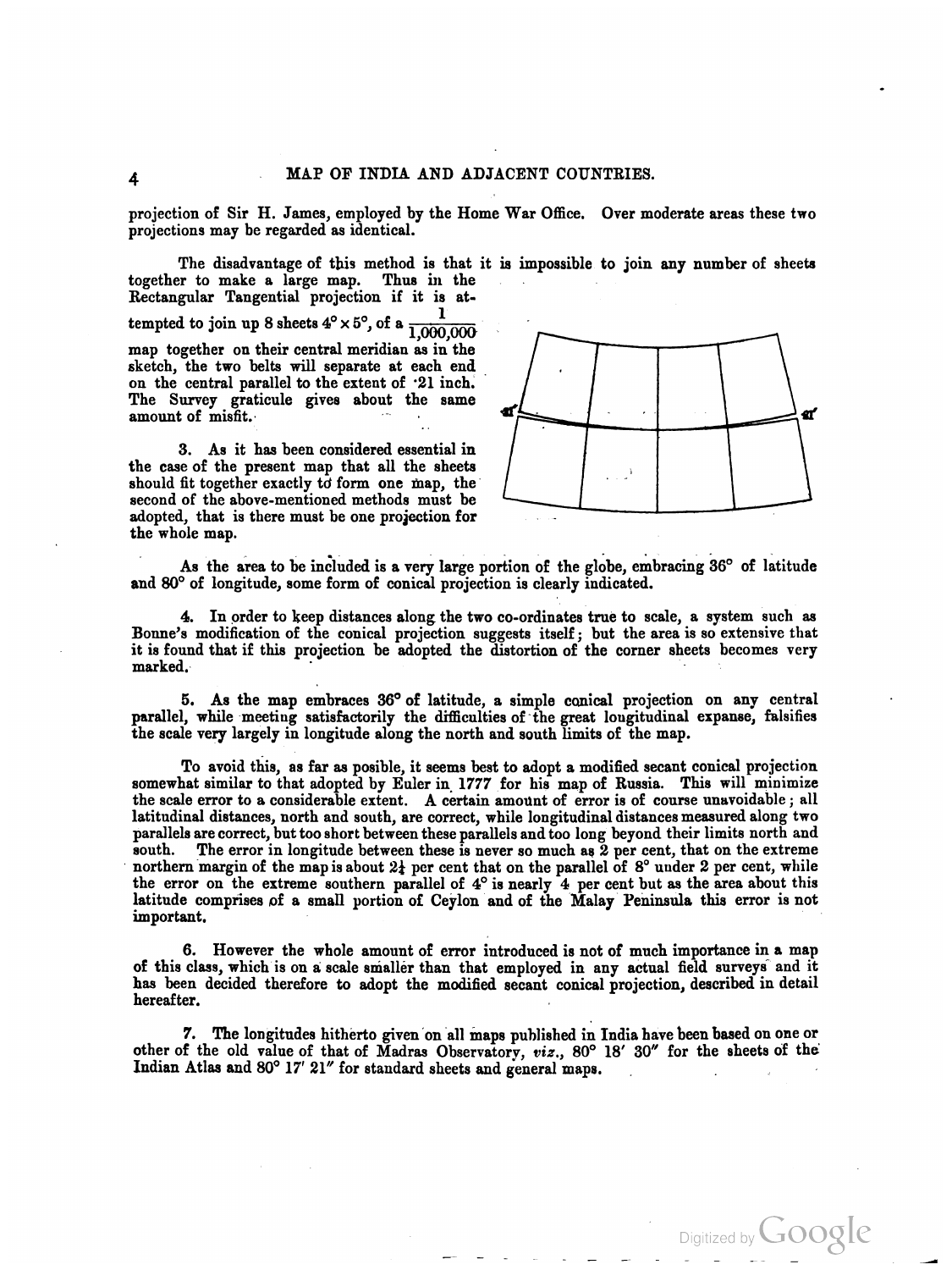#### MAP OF INDIA AKD ADJACENT COUNTRIES.

As the longitude of Madras has now been ascertained within limits of error quite inappreciable on topographical maps and as the map under consideration embraces countries outside India in which onr surveys join up with those of other countries, it is advisable to eliminate the error in longitude.

The longitudes therefore of the Map of India and Adjacent Countries will be referrible to the Greenwich meridian, taking that of Madras Observatory as **80'** 14' 54", the most recent geodetic value.

8. The question of the size and shape of the sheets requires some consideration.

The borders of the sheets of the Indian Atlas are rectangular and projected on one central meridian forthe whole atlas. They thus fit accurately together. On the other hand the sheets are very difficult to plot, and most difficult to use for measuring off latitudes and longitudes or for compiling from. Moreover even within the comparatively narrow limits of longitude embraced by the Indian Atlas the flank sheets are much disfigured by the graticule and names being printed at a considerable angle with the margin. This tilting of names is of little importance when the whole extent of the map is contained in one or two sheets as in hand atlases, as the eye follows the curves of the names along the parallels ; but in larger scale maps when one sheet only contains a small portion of the map, the disfigurement is very noticeable. In the case of the map under consideration where **76"** of longitude are embraced, this defect would be painfully apparent in the outer sheets.

. The alternative shape for the sheets is that so long used throughout the Survey Department, where the bounding lines of the sheet are parallels of latitude and longitude. These would give the side margins of the sheet as straight but slightly converging lines, and the top and bottom mnrgins concentric curves. Beyond a very slight increase of trouble in cutting the top and bottom margins whenever it may be necessary to fit two sheets together, this system presents no drawback of any moment, and it is therefore decided to adopt it. The area embraced by each sheet will be **4'** of latitude and **4O** of longitude.

9. The sheets of India proper will be engraved; those of the outlying portions,  $viz$ , Persia, Afghanistan &c., will be photozincographed, at least in the first instance.

A border will be designed which will be common to both sets, so as to make the general appearance of the sheets **aa** far **aa** may be similar.

**10.** It should be noted that in selecting this particular projection for the map, it is in no wise intended to put it forward **as** an improvement on or as superseding the present Survey Projection as used on standard maps. It is merely considered to fulfil best the conditions which were required to be met in the case of the map under discussion, the chief of which is the correct fitting together of the sheets.

#### **The Modified Secant Conical Projection.**

The extent of country projected has for its limits in latitude the parallels **8'** and **40'.** 

The projection is to be such that the meridians ehall be represented by straight lines and the parallels by arcs of circles described round a common centre.

The position of this centre and the angle of projection (that is the angle subtended at the centre by an arc of parallel of  $1^{\circ}$ ) are to be determined by the following considerations :-

**lo** The lengths on the meridians shall be the same **as** the meridian lengths on the earth.

 $\mathbf{5}$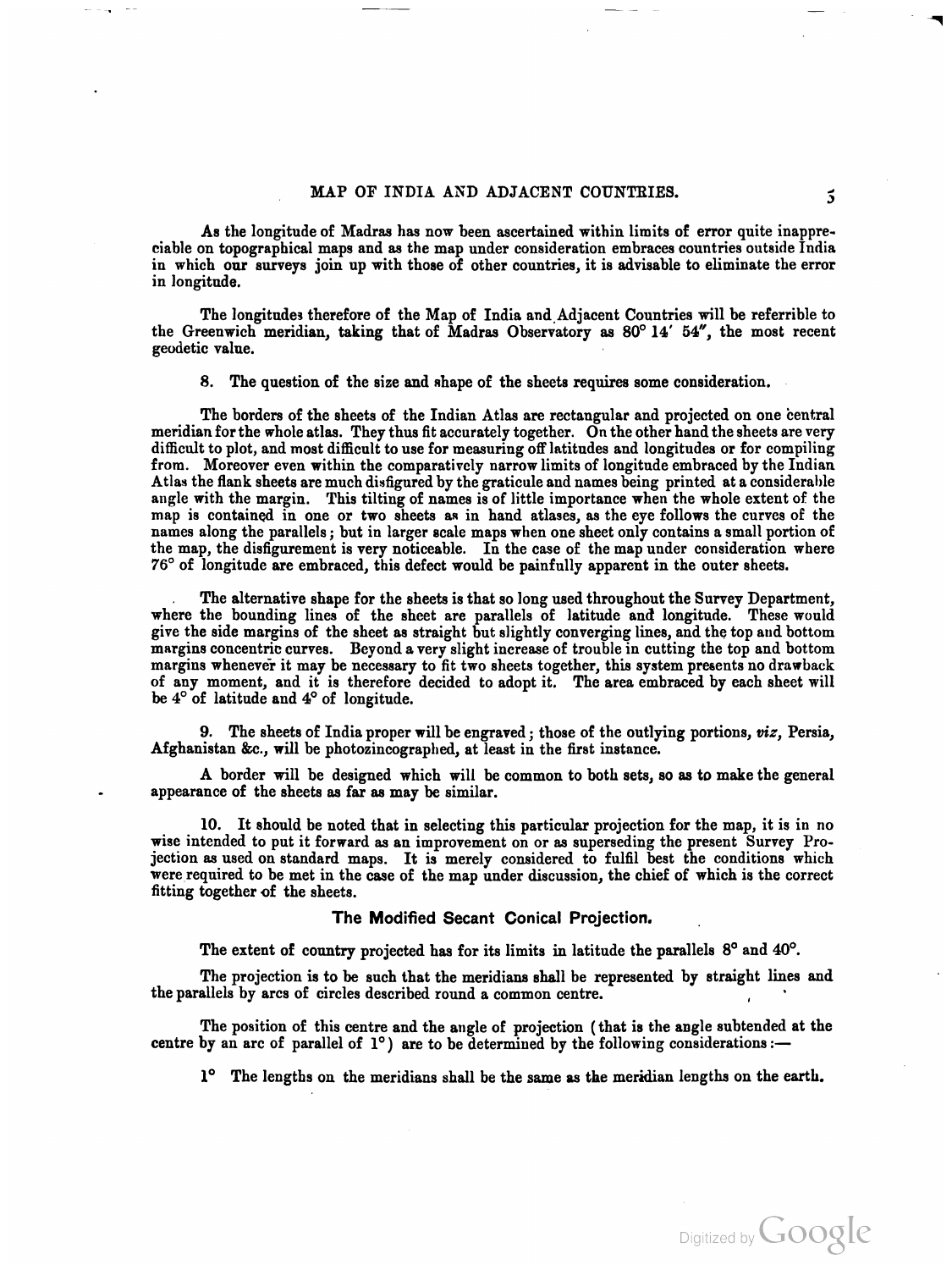**2'** Following the example.of Euler, the errors of lengths of the parallels of **8'** and 406 shall be equal and each shall be equal to the error of length of the parallel at a certain latitude between these parallels where it is maximum. It is clear that the sign of the latter will differ from the two former.

There will be two parallels on which the errors will be zero so that the projection is a quasi secant conical one though it cannot be illustrated geometrically.

In fig. 1, let P be the pole of the earth

- ,, **Q** ,, **any** other point ,, c ,, the co-latitude of **<sup>Q</sup>** ,, **v** ,, the normal at **<sup>Q</sup>** terminated by the minor axie
- $, \rho, \rho,$  the radius of curvature of the meridian at any point
- ,, the semi-axis major of the earth **here** 1
- ,, the eccentricity

$$
\text{arc PQ} = \int_{0}^{\infty} \rho \, \mathrm{d}\mathrm{c} = \int_{0}^{\infty} \frac{a (1 - e^{a})}{(1 - e^{a} \cos^{2} c)^{\frac{3}{2}}} \, \mathrm{d}c
$$

and length of an arc of **1'** of the parallel at Q

$$
(1 - e^{3} \cos^{2} c)^{\frac{1}{2}}
$$
  
1° of the parallel at Q  

$$
= \frac{2\pi \text{ QM}}{360} = \frac{\pi}{180} \text{ y} \sin c = \frac{\pi}{180} \frac{a \sin c}{(1 - e^{3} \cos^{3} c)^{\frac{1}{2}}}.
$$

In fig. 2, using the same lettera P and Q **ae** there will be no confusion

let **0** be the centre of projection

<sup>P</sup>,, the position of the pole on the projection

**<sup>8</sup>**,, the position of a point whose co-latitude is c

- **<sup>x</sup>**,, the distance OP
- **y**, the angle of projection POp where Pp represents one degree of parallel.
- Then the length of the arc of **1'** of parallel at **Q**  on the projection

$$
= y (x + PQ) \times circular measure of 1^{\circ}
$$

= 
$$
y \left\{ x + \int_0^{\infty} \frac{a (1 - e^2)}{(1 - e^2 \cos^2 c)^{\frac{3}{2}}} dc \right\} \frac{\pi}{180}
$$









Digitized by **GOOGIC** 

then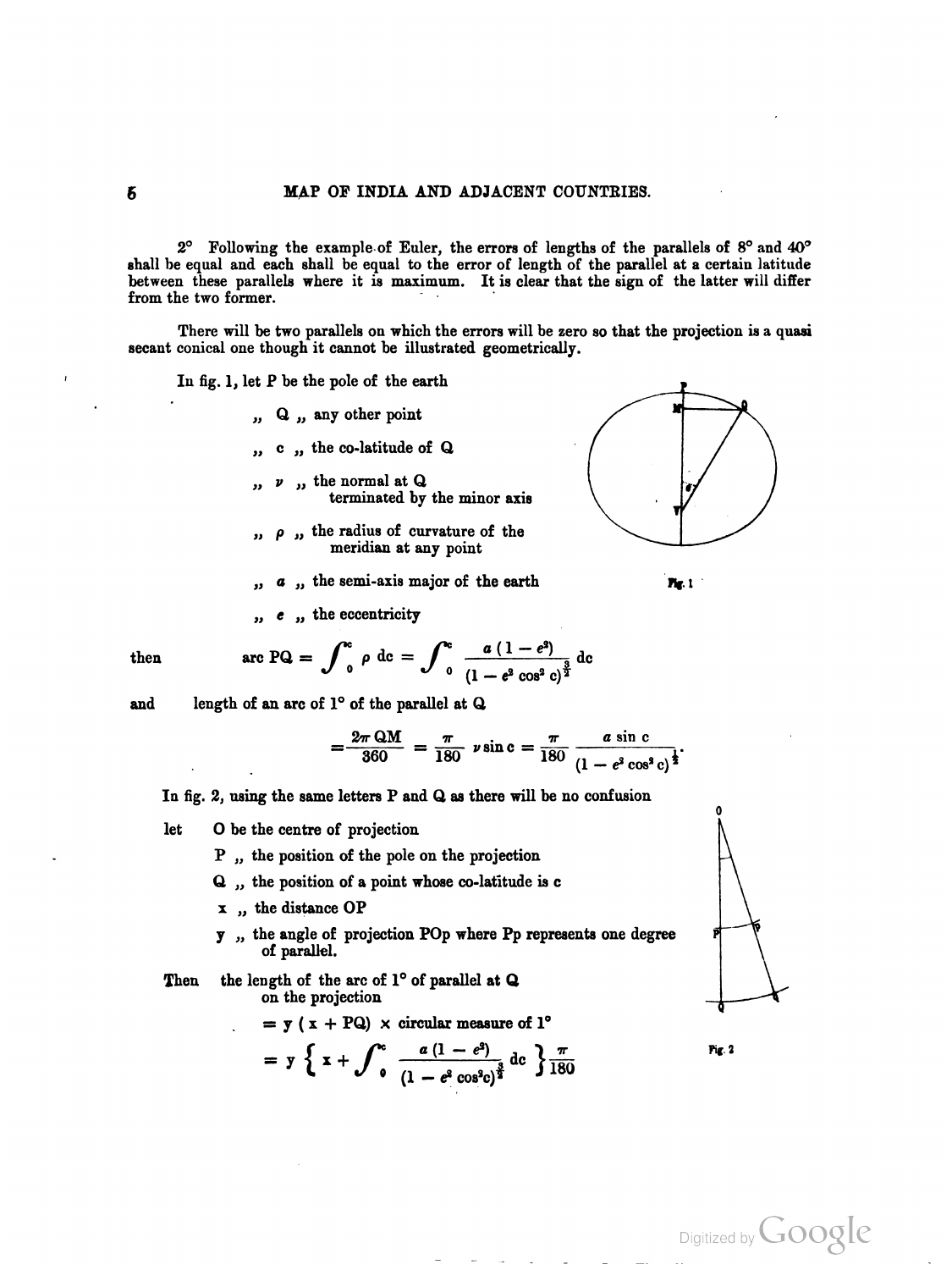Therefore the error of 1° of parallel at Q

$$
= \frac{\pi}{180}\left[y \left\{x + \int_{0}^{\infty} \frac{a(1-e^{2})}{(1-e^{2}\cos^{2}c)^{\frac{3}{2}}} \,dc\right\} - \frac{a \sin c}{(1-e^{2}\cos^{2}c)^{\frac{1}{2}}}\right]
$$

This is maximum with regard to c when

$$
y \frac{a (1 - e^{3})}{(1 - e^{3} \cos^{3} \theta)^{\frac{3}{2}}} = \frac{a \cos c}{(1 - e^{3} \cos^{2} c)^{\frac{1}{2}}} - \frac{a e^{3} \sin^{3} c \cos c}{(1 - e^{3} \cos^{3} c)^{\frac{3}{2}}}
$$

that is when

 $\ddotsc$ 

 $\ddot{\phantom{a}}$ 

$$
y(1 - e^2) = \cos c (1 - e^2 \cos^2 c - e^2 \sin^2 c)
$$
  
=  $\cos c (1 - e^2)$ 

or when  $y = \cos c$ .

Now, neglecting powere of e above the fourth

we have 
$$
(1 - e^3 \cos^3 c)^{-\frac{1}{3}} = 1 + \frac{3}{2}e^3 \cos^3 c + \frac{15}{8}e^4 \cos^4 c
$$
  
\nalso  $\cos^3 c = \frac{1 + \cos 2c}{2}$   
\n $\cos^4 c = \frac{1}{4} + \frac{1}{2} \cos 2c + \frac{1}{2}(1 + \cos 4c)$   
\n $= \frac{3}{8} + \frac{1}{2} \cos 2c + \frac{1}{2} \cos 4c$ .  
\nTherefore  $(1 - e^3 \cos^2 c)^{\frac{1}{2}} = 1 + \frac{3}{4}e^3 + \frac{4}{84}e^4 + (\frac{3}{4}e^3 + \frac{15}{16}e^4) \cos 2c + \frac{15}{84}e^4 \cos 4c$   
\nand  $\frac{1 - e^3}{(1 - e^3 \cos^3 c)^{\frac{3}{2}}} = 1 - \frac{1}{4}e^3 - \frac{3}{84}e^4 + (\frac{3}{4}e^3 + \frac{3}{16}e^4) \cos 2c + \frac{15}{64}e^4 \cos 4c$   
\nwhence  $\int_0^c \frac{1 - e^3}{(1 - e^3 \cos^3 c)^{\frac{3}{2}}}\,d c = (1 - \frac{1}{4}e^3 - \frac{3}{64}e^4) c + (\frac{3}{8}e^4 + \frac{3}{34}e^4) \sin 2c + \frac{15}{45}e^4 \sin 4c$ .  
\nUsing Everest's 1st set of constants  $a = 20922932$  feet and  $e^3 = 0.006638$   
\nwe get  $PQ = a \{998339 c + 002493 \sin 2c + 000003 \sin 4c\}$   
\nso that  $PQ_{eq} = 1.429478 a$  and  $PQ_{eq} = 0.873670 a$ ,  
\nAgain

$$
(1 - e3 cos3 c) = 1 = 1 + \frac{1}{2}e3 cos3 c + \frac{3}{8}e4 cos4 c
$$
  
= 1 + \frac{1}{4}e<sup>3</sup> + \frac{9}{64}e<sup>4</sup> + (\frac{1}{4}e<sup>3</sup> + \frac{3}{16}e<sup>4</sup>) cos 2c + \frac{3}{64}e<sup>4</sup> cos 4c

.<br>7

 $\bullet$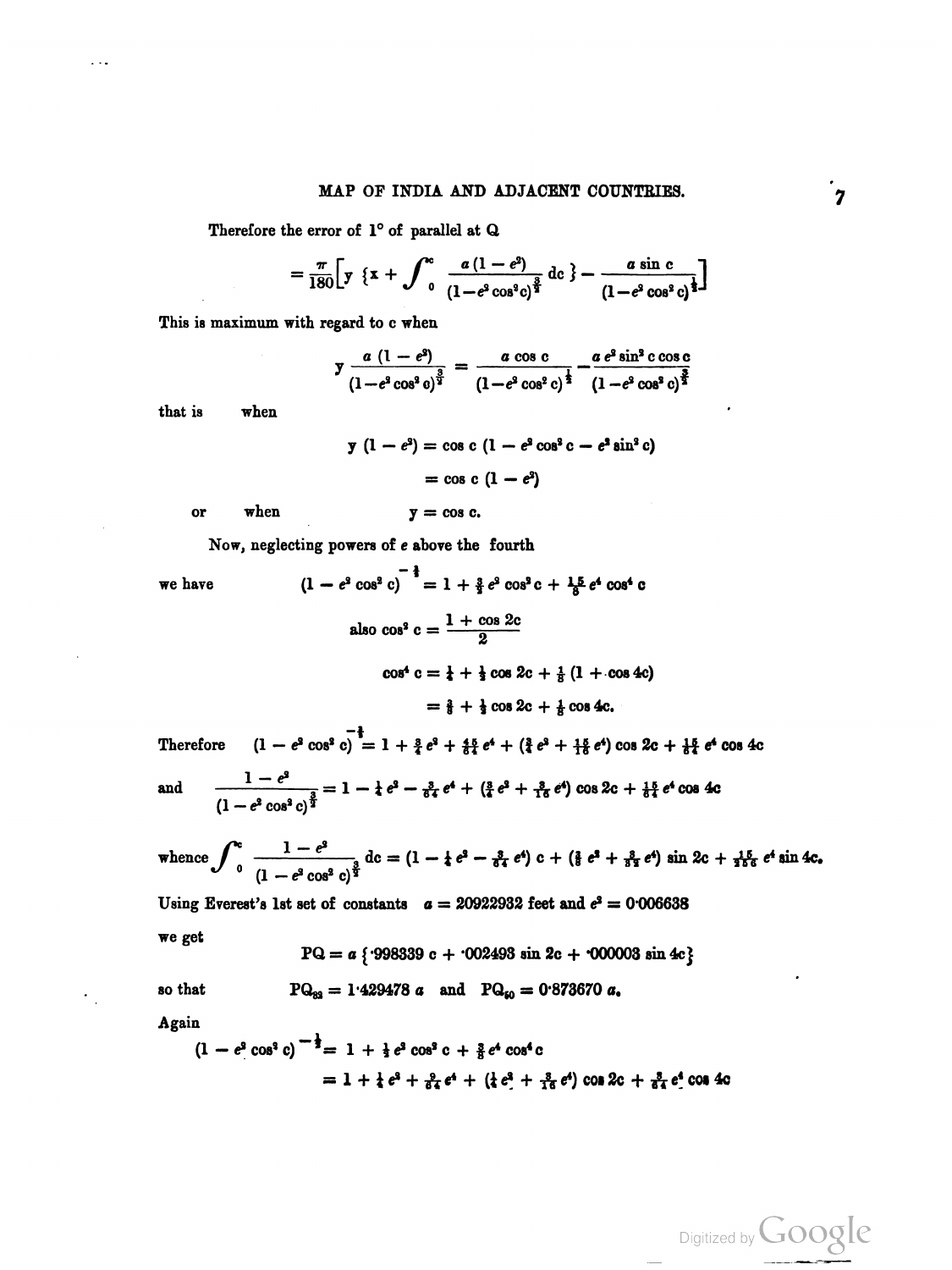so that

ain c

$$
\frac{\sin c}{(1 - e^2 \cos^2 c)^{\frac{1}{2}}} = (1 + \frac{1}{4}e^2 + \frac{9}{64}e^4) \sin c + (\frac{1}{8}e^2 + \frac{3}{32}e^4) (\sin 3c - \sin c)
$$
  
+  $\frac{3}{128}e^4 (\sin 5c - \sin 3c)$   
=  $(1 + \frac{1}{8}e^3 + \frac{3}{64}e^4) \sin c + (\frac{1}{8}e^2 + \frac{9}{128}e^4) \sin 3c + \frac{3}{128}e^4 \sin 5c$   
= 1.000832 sin c + .000833 sin 3c + .000001 sin 5c  
for

therefore  $\mathbf{QM}_{83} = 0.990332 \text{ a and } \mathbf{QM}_{50} = 0.767097 \text{ a}$ 

The error of 1° of parallel in latitude  $8^\circ = \frac{\pi}{180} \left\{ y(x + 1.429478 a) - 0.990332 a \right\}$  $J_y$   $J_y$   $40^\circ = \frac{\pi}{180} \left\{ y(x + 873670 a) - 0.767097 a \right\}$ 

Since these two are to be equal,

we have **0.555808**  $y = 0.223235$ 

so that  $y = 401640$ .

The place where the error of parallel **is** maximum is given by

 $\cos c = y = 401640$ so that  $c = 66^{\circ} 19' 9''.$ 

We have therefore

$$
PQ_c = 1.157396 a
$$
 and  $QM_c = 0.916288 a$ 

Therefore

the error of 1<sup>o</sup> of parallel where it is maximum  
= 
$$
-\frac{\pi}{180} \{ y (x + 1.157396 a) - 0.916288 a \}.
$$

Equating this to the error in lafitude **40'** we get

$$
y (2x + 2.031066 a) = 1.683385 a
$$
  

$$
2x + 2.031066 a = 4.191278 a
$$

whence  $x = 1.080106 a$ .

or

The error of parallel vanishes when

 $y(x + PQ) - QM = 0$ 

that is

 $\cdot$ **433814** +  $\cdot$ **400973** c - **1** $\cdot$ 000832 sin c +  $\cdot$ 001001 sin 2c  $-000833 \sin 3c + 000001 \sin 4c - 000001 \sin 5c = 0$  $\cdot$ **433814** -  $\cdot$ **600357 c**  $+ \cdot$ **169229 c<sup>3</sup>** -  $\cdot$ **009777 c<sup>6</sup>** +  $\cdot$ **000546 c<sup>7</sup> -**  $\cdot$ **000052 c**<sup>9</sup> = **0** 

or

Digitized by **GOOGIC** 

8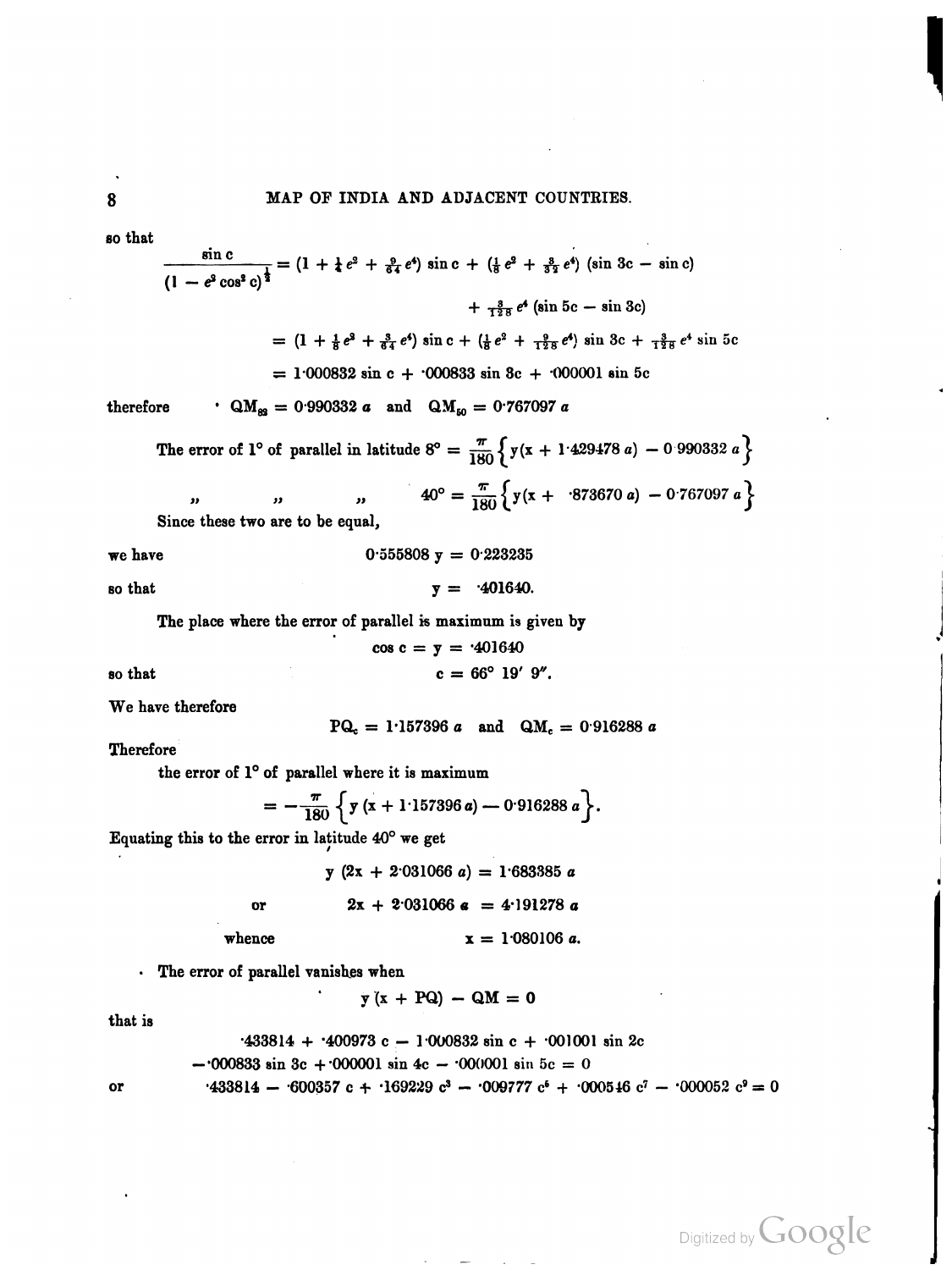This equation can be solved by any of the usual methods for the numerical solution of equations but it **ia** easier to get the solution by trial.

Let  $f(c)$  represent the left hand side

then putting  $c=1$  we find  $f(c) = -0.00660$ **then putting**  $c = 1$  we find  $f(c) = -0.00660$ <br>  $\therefore$   $c = 0.96$ <br>  $\therefore$   $c = 0.95$   $\therefore$   $f(c) = +0.00134$ **b c** =  $\cdot$ 95 **b I**(c) =  $+$   $\cdot$ 00134

so that a root lies between  $.95$  and  $.96$  and on trial it appears that when  $c = .9575$ ,  $f(c) = + 00002$ ,

so that c is a little greater than  $.9575$  which corresponds to an angle of  $54^{\circ}$   $52'.$ 

Similarly we find that if  $c = 1.35$   $f(c) = -0.0046$ if  $c = 1.355$   $f(c) = +.00045$ <br>and if  $c = 1.3525$   $f(c) = -.00001$ 

so that  $c = 1.3525$  satisfies the equation and this corresponds to an angle of  $77^\circ$  30'.

 $\frac{1}{2}$ The two parallels of no error are therefore those of latitudes  $12^{\circ}$  30'<sup>10</sup> nd 35° 8'.

Again the maximum error, **viz.,** that which occurs at the parallels of 8'36' **19' 9"** and **40° ia** 

$$
\frac{\pi a}{180} \left(1.007949 - 990332\right) \text{ or } 0.017617 \frac{\pi a}{180}
$$

ao that the percentage of error at these three parallels

is at 
$$
8^\circ = \frac{1.7617}{.990332} = 1.8
$$
  
\n $\frac{1.7617}{.916288} = 1.9$   
\n $\frac{1.7617}{.916288} = 1.9$   
\n $\frac{40^\circ}{.767097} = 2.8$ 

Similarly the percentage of error in latitude  $4^{\circ} = 3.8$ 

It only remains now to construct a table for plotting the sheeta.

A reference to fig. 2 will show, if we consider PQ q p as any half sheet PQ being the central meridian, that

the co-ordinates of **Q** are **0** and 0 **,J** ,, P ,, PQandO  $\alpha$ , p,  $\beta$ ,  $\beta$  op versin  $0 + PQ$  and  $OP \sin O$ **<sup>11</sup>**,, q ,, 08 vermin 0 and 0Q sin 0. The angle O being  $2y^{\circ}$  or  $48'$  11"<sup>8</sup> we get the following table  $:=$ 



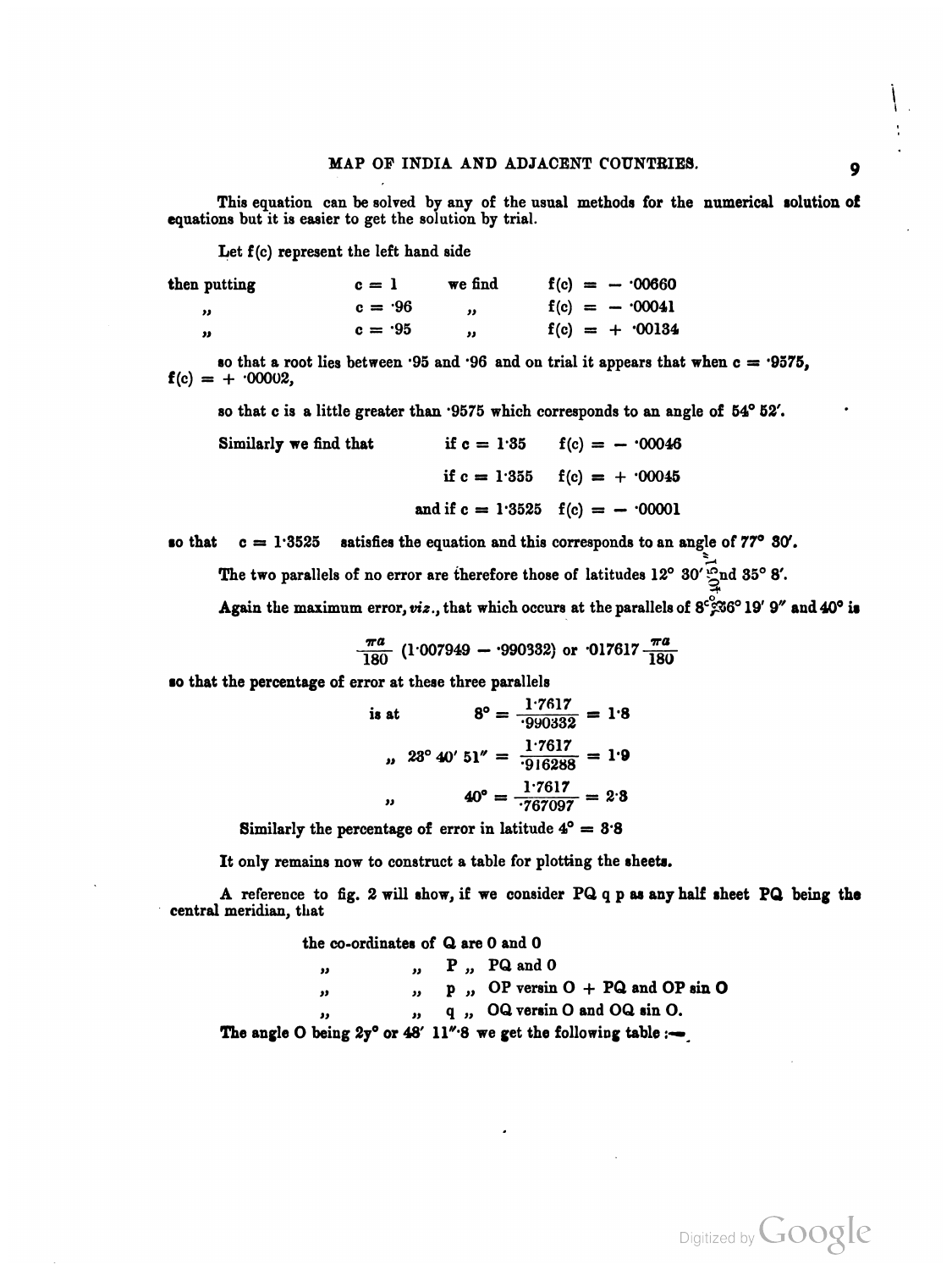## MAP OF INDIA AND ADJACENT COUNTRIES.

| Latitude      |                                                                                       |                | Meridians from Origin |               |                        |               |  |
|---------------|---------------------------------------------------------------------------------------|----------------|-----------------------|---------------|------------------------|---------------|--|
|               |                                                                                       |                | $0^{\circ}$           |               | $\pm$ 2°(East or West) |               |  |
|               |                                                                                       |                | Meridian              | Perpendicular | Meridian               | Perpendicular |  |
|               |                                                                                       |                | Inches                | Inches        | Inches                 | Inches        |  |
|               |                                                                                       |                | 17.478                | $\circ$       | 17.526                 | 6.877         |  |
| <b>SHEETS</b> | $\cdots \begin{cases} 40^{\circ} \\ 36^{\circ} \end{cases}$                           | .              | O                     | ٥             | 0.050                  | 7.122         |  |
|               |                                                                                       |                | 17.466                | $\mathbf{o}$  | 17.516                 | 7.122         |  |
| ,,            | $\ldots \begin{cases} 36^{\circ} \\ 32^{\circ} \end{cases}$                           | <br>           | O                     | O             | 0.052                  | 7.367         |  |
|               |                                                                                       |                | 17.455                | O             | 17.507                 | 7.367         |  |
| ,,            | $\ldots \begin{cases} 32^{\circ} \\ 28^{\circ} \end{cases}$                           |                | o                     | $\circ$       | 0.053                  | 7.612         |  |
|               |                                                                                       |                | 17.446                | $\circ$       | 17'399                 | 7.612         |  |
| ,,            | $\cdots \left\{\n \begin{array}{c}\n 28^{\circ} \\ 24^{\circ}\n \end{array}\n\right.$ | $\cdots$       | O                     | O             | 0.055                  | 7.856         |  |
|               |                                                                                       |                | 17.436                | $\circ$       | 17.491                 | 7.856         |  |
| ,,            | $\cdots \begin{cases} 24^{\circ} \\ 20^{\circ} \end{cases}$                           | $\ddotsc$<br>. | o                     | $\circ$       | 0.057                  | 8.101         |  |
|               |                                                                                       | .              | 17.429                | $\circ$       | 17.486                 | 8.101         |  |
| ,,            | $\cdots \begin{cases} 20^{\circ} \\ 16^{\circ} \end{cases}$                           | $\ddotsc$      | $\circ$               | o             | 0.059                  | 8.345         |  |
| ,,            | $\cdots \begin{cases} 16^{\circ} \\ 12^{\circ} \end{cases}$                           | $\ddotsc$      | 17'422                | $\circ$       | 17.481                 | 8.345         |  |
|               |                                                                                       | $\ddotsc$      | o                     | $\circ$       | $o$ · $o$ რი           | 8.589         |  |
| ,,            | $\left\{\n \begin{array}{c}\n 12^{\circ} \\ 8^{\circ}\n \end{array}\n\right.$         | .              | 17.417                | $\circ$       | 17'37                  | 8.589         |  |
|               |                                                                                       | $\cdots$       | ۰                     | $\circ$       | 0.003                  | 8.834         |  |
|               |                                                                                       |                | 17.414                | $\circ$       | 17.476                 | 8.834         |  |
| ,,            | $8^\circ$<br>$4^\circ$                                                                | $\cdots$       | $\circ$               | $\circ$       | o.064                  | 9.078         |  |

Rectangular Co-ordinates for plotting the Graticules of the Sheets, Scale 1:1,000,000.

Directions for Plotting.—A point on the sheet is selected for the intersection of the central<br>meridian and the lower parallel. Through this point a horizontal line is drawn across the sheet,<br>and from the same point a secon meridian of the sheet. With these two lines as axes the intersections of the meridians and parallels are plotted from this table of rectangular co-ordinates in the usual way. As the sheet is sym-<br>metrical about its central meridian, the values for 2° are to be used for intersections both east and west of that meridian.

The exterior meridians and parallels are formed by joining these points by straight lines and the central parallel is obtained by bisecting the meridians and joining up the points.

ST. G. C. GORE, COLONEL, R.E.

Digitized by **GOOgle** 

10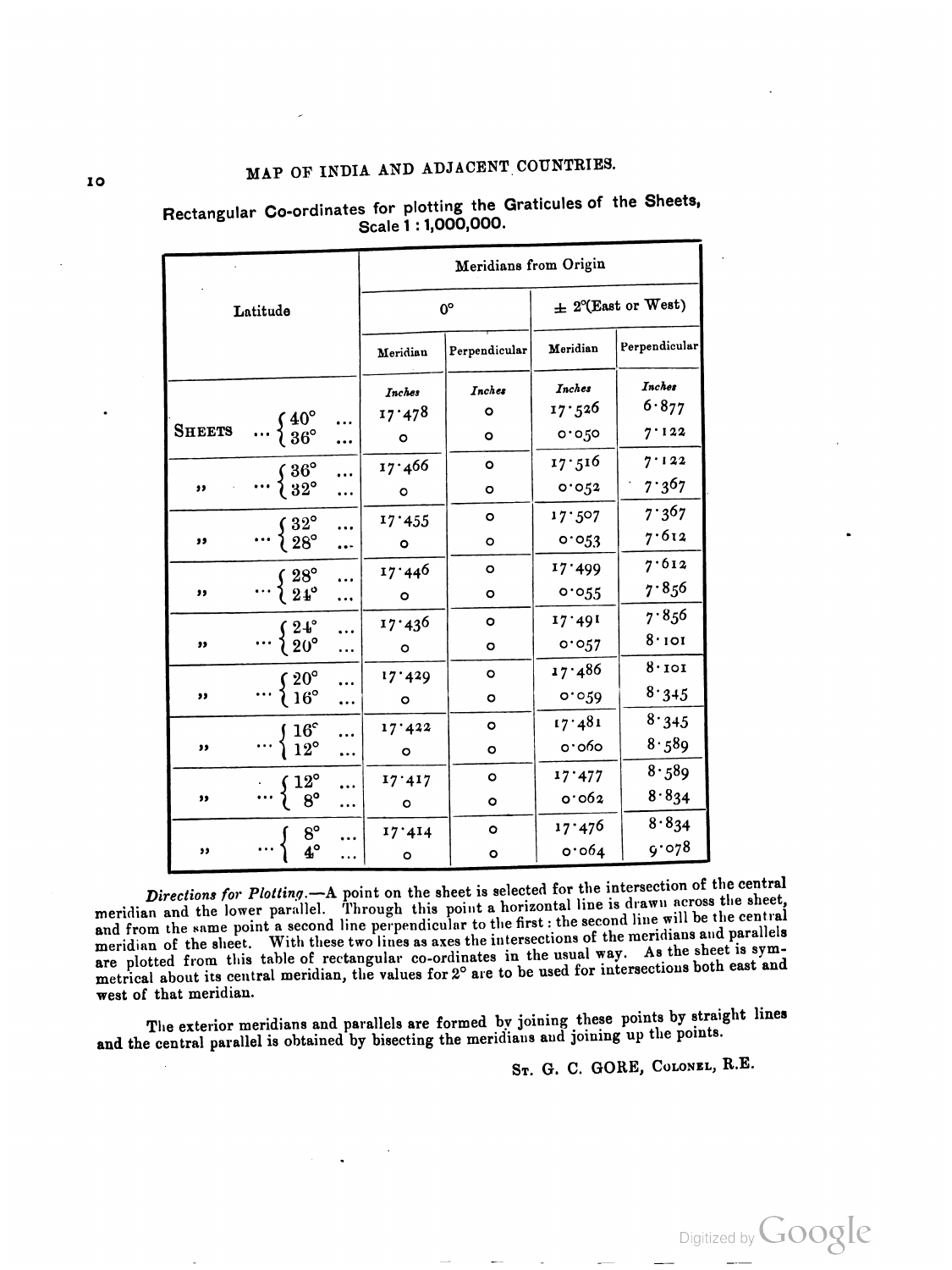Exaggerated Co-ordinates to be used only in plotting Sheets on Scale 12 miles  $=$  1 inch for reduction to Scale 1 to 1,000,000.

## REVISED PROJECTION

#### MAP OF INDIA AND ADJACENT COUNTRIES.

Rectangular Co-ordinates for plotting the Graticules of the Sheets,<br>scale 12 miles = 1 inch.

|           |                                                                                | Meridians from Origin |                  |               |                                |                 |
|-----------|--------------------------------------------------------------------------------|-----------------------|------------------|---------------|--------------------------------|-----------------|
| Latitude  |                                                                                |                       | 0 <sup>°</sup>   |               | $\pm 2^{\circ}$ (East or West) |                 |
|           |                                                                                |                       | Meridian         | Perpendicular | Meridian                       | Perpendicular   |
|           |                                                                                |                       | Inches<br>22.988 | Inches<br>O   | Inches<br>23.051               | Inches<br>9'045 |
|           | SHEETS $\left\{{}^{40}_{80}\right\}$                                           |                       | O                | $\circ$       | 0.066                          | 9.367           |
|           |                                                                                |                       | 22.972           | $\circ$       | 23.038                         | 9.367           |
| ,,        | $\cdots \Big\{ \begin{smallmatrix} 36^\circ\\ 32^\circ \end{smallmatrix}$      |                       | $\circ$          | $\circ$       | 0.068                          | 9.689           |
| ,,        | $\cdots \begin{cases} 32^{\circ} \\ 28^{\circ} \end{cases}$                    |                       | 22.958           | $\circ$       | 23.026                         | 9.689           |
|           |                                                                                | $\cdots$              | $\mathbf{o}$     | O             | 0.020                          | 10.011          |
| $\bullet$ | $\cdots \begin{cases} 28^{\circ} \\ 24^{\circ} \end{cases}$                    |                       | 22.945           | o             | 23.015                         | 10.011          |
|           |                                                                                | .                     | O                | o             | 0.0272                         | 10.333          |
| ,,        | $\cdots \begin{cases} 24^{\circ} \\ 20^{\circ} \end{cases}$                    |                       | 22.933           | $\circ$       | 23'005                         | 10.333          |
|           |                                                                                | $\ddotsc$             | $\circ$          | $\mathbf{o}$  | 0.075                          | 10.654          |
| ,,        | $\ldots \, \Bigl\{ \begin{smallmatrix} 20^\circ \\ 16^\circ \end{smallmatrix}$ | .                     | 22.923           | $\mathbf{o}$  | 22.998                         | 10.654          |
|           |                                                                                |                       | O                | $\circ$       | 0.072                          | 10.000          |
| ,,        |                                                                                | .                     | 22.914           | $\mathbf{o}$  | 22.991                         | 10.976          |
|           | $\cdots \begin{cases} 16^{\circ} \\ 12^{\circ} \end{cases}$                    | .                     | $\mathbf{o}$     | $\circ$       | 0.020                          | 11.297          |
| ,,        | $\cdots \begin{cases} 12^{\circ} \\ 8^{\circ} \end{cases}$                     |                       | 22.908           | O             | 22.987                         | 11:297          |
|           |                                                                                |                       | $\circ$          | $\circ$       | 0.081                          | 11.618          |
| "         | $\frac{8}{4}^{\circ}$                                                          |                       | 22.903           | $\circ$       | 22.084                         | 11.618          |
|           |                                                                                |                       | $\circ$          | $\circ$       | 0.084                          | 11.939          |

Directions for Plotting. - A point on the sheet is selected for the intersection of the central meridian and the lower parallel. Through this point a horizontal line is drawn across the sheet, and from the same point a second line perpendicular to the first: the second line will be the central meridian of the sheet. With these two lines as axes the intersections of the meridians and parallels are plotted from this table of rectangular co-ordinates in the usual way. As the sheet is symmetrical about its central meridian, the values for 2° are to be used for intersections both east and west of that meridian.

The exterior meridians and parallels are formed by joining these points by straight lines and the central parallel is obtained by bisecting the meridians and joining up the points.

ST. G. C. GORE, COLONEL, R.E.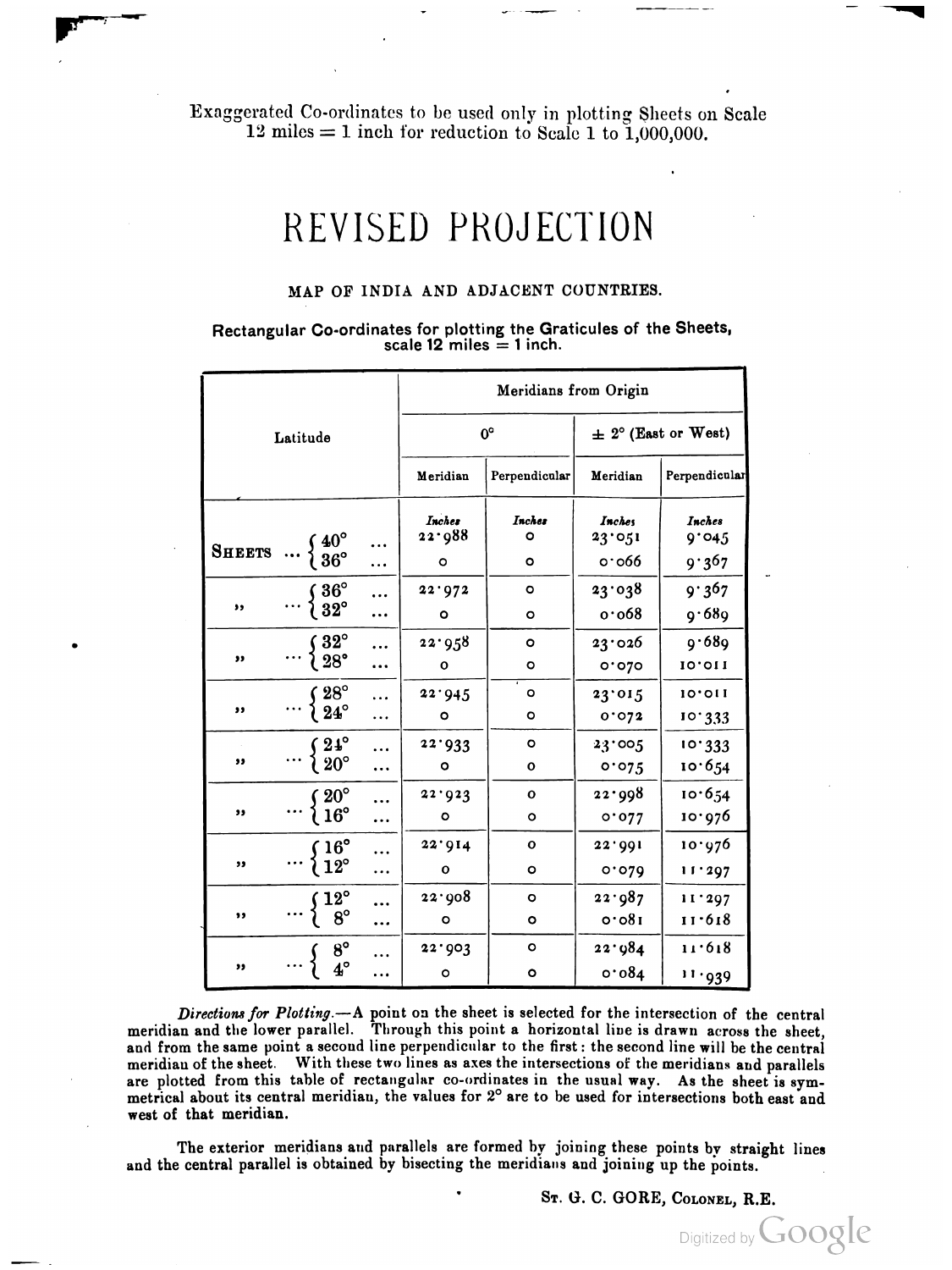$\label{eq:2.1} \frac{1}{\sqrt{2\pi}}\left(\frac{1}{\sqrt{2\pi}}\right)^{2/3}\frac{1}{\sqrt{2\pi}}\left(\frac{1}{\sqrt{2\pi}}\right)^{2/3}\frac{1}{\sqrt{2\pi}}\left(\frac{1}{\sqrt{2\pi}}\right)^{2/3}\frac{1}{\sqrt{2\pi}}\left(\frac{1}{\sqrt{2\pi}}\right)^{2/3}\frac{1}{\sqrt{2\pi}}\left(\frac{1}{\sqrt{2\pi}}\right)^{2/3}\frac{1}{\sqrt{2\pi}}\frac{1}{\sqrt{2\pi}}\frac{1}{\sqrt{2\pi}}\frac{1}{\sqrt{2\$  $\label{eq:2.1} \mathcal{L}(\mathcal{L}^{\mathcal{L}}_{\mathcal{L}}(\mathcal{L}^{\mathcal{L}}_{\mathcal{L}})) \leq \mathcal{L}(\mathcal{L}^{\mathcal{L}}_{\mathcal{L}}(\mathcal{L}^{\mathcal{L}}_{\mathcal{L}})) \leq \mathcal{L}(\mathcal{L}^{\mathcal{L}}_{\mathcal{L}}(\mathcal{L}^{\mathcal{L}}_{\mathcal{L}}))$ 

 $\label{eq:2.1} \begin{split} \mathcal{L}_{\text{max}}(\mathbf{r}) = \mathcal{L}_{\text{max}}(\mathbf{r}) \mathcal{L}_{\text{max}}(\mathbf{r}) \end{split}$  $\label{eq:2.1} \frac{1}{\sqrt{2}}\int_{\mathbb{R}^3}\frac{1}{\sqrt{2}}\left(\frac{1}{\sqrt{2}}\right)^2\frac{1}{\sqrt{2}}\left(\frac{1}{\sqrt{2}}\right)^2\frac{1}{\sqrt{2}}\left(\frac{1}{\sqrt{2}}\right)^2\frac{1}{\sqrt{2}}\left(\frac{1}{\sqrt{2}}\right)^2.$ 

 $\frac{1}{2}$ 

 $\label{eq:2.1} \frac{1}{\sqrt{2}}\int_{\mathbb{R}^3}\frac{1}{\sqrt{2}}\left(\frac{1}{\sqrt{2}}\right)^2\frac{1}{\sqrt{2}}\left(\frac{1}{\sqrt{2}}\right)^2\frac{1}{\sqrt{2}}\left(\frac{1}{\sqrt{2}}\right)^2\frac{1}{\sqrt{2}}\left(\frac{1}{\sqrt{2}}\right)^2.$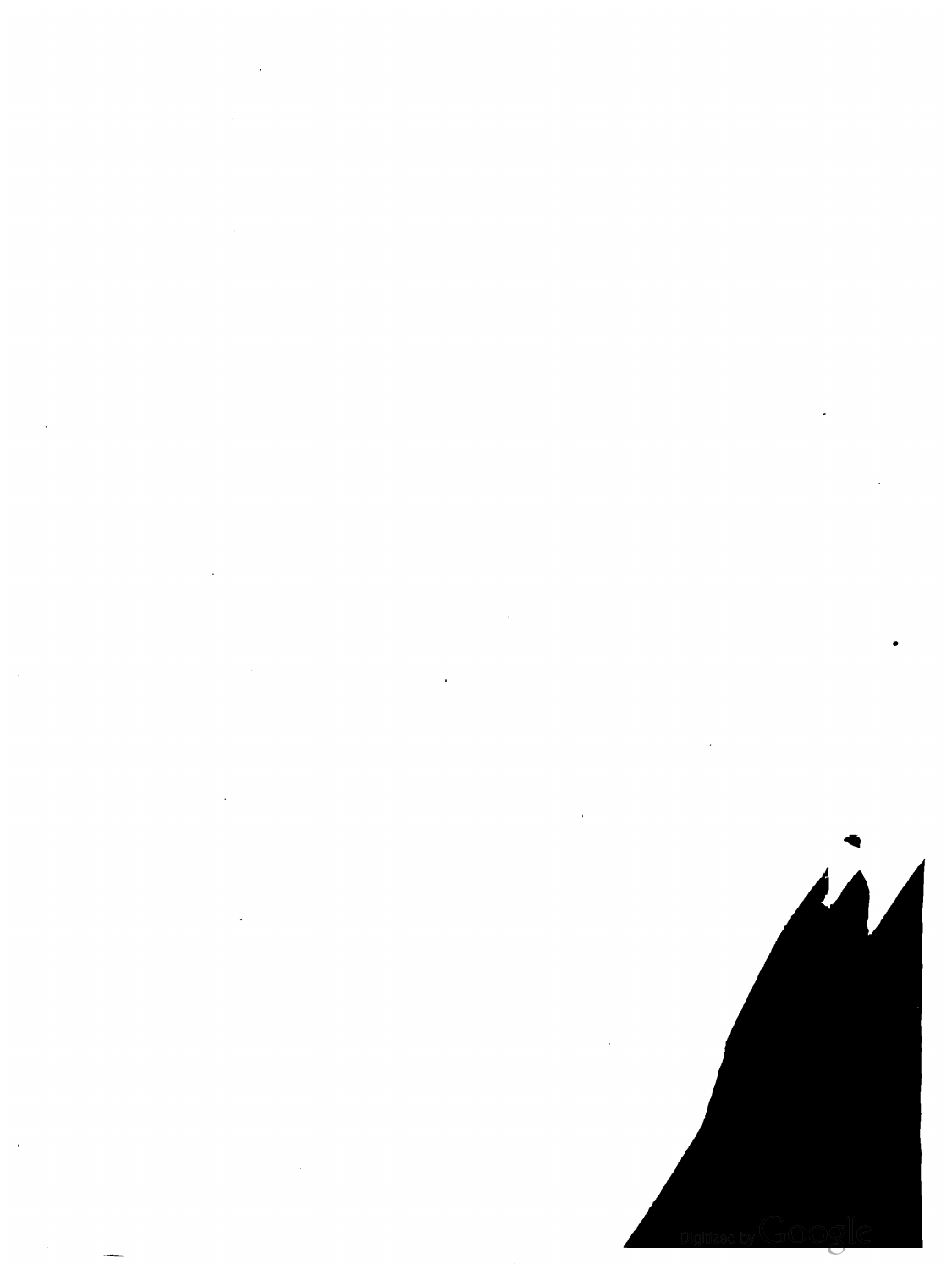





 $\ddot{\phantom{0}}$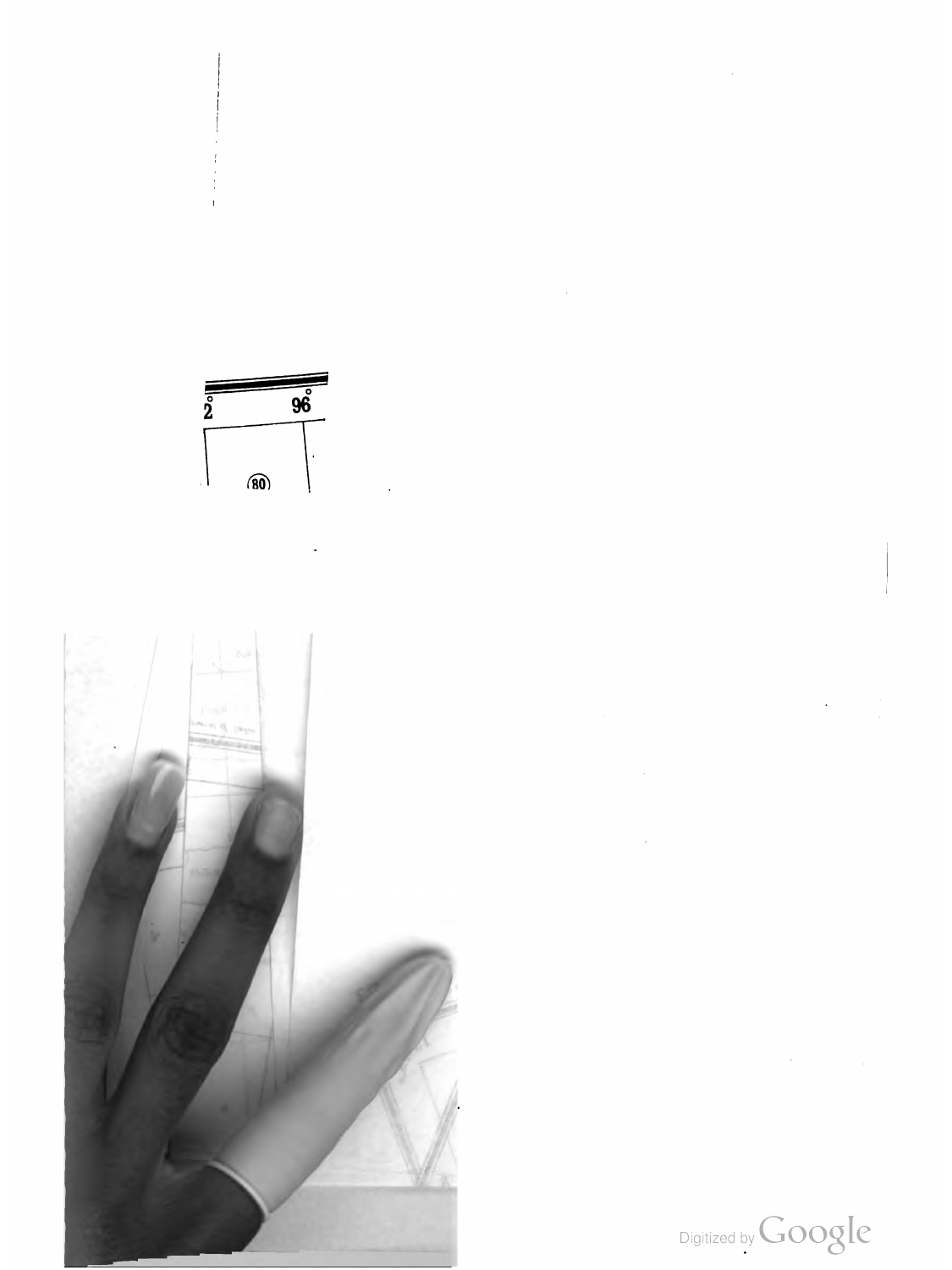$\label{eq:2.1} \frac{1}{\sqrt{2}}\int_{\mathbb{R}^3}\frac{d\mu}{\sqrt{2}}\left(\frac{d\mu}{\mu}\right)^2\frac{d\mu}{\mu}\left(\frac{d\mu}{\mu}\right)^2\frac{d\mu}{\mu}\left(\frac{d\mu}{\mu}\right)^2.$ 

 $\label{eq:2.1} \frac{1}{\sqrt{2}}\int_{\mathbb{R}^3}\frac{1}{\sqrt{2}}\left(\frac{1}{\sqrt{2}}\right)^2\left(\frac{1}{\sqrt{2}}\right)^2\left(\frac{1}{\sqrt{2}}\right)^2\left(\frac{1}{\sqrt{2}}\right)^2\left(\frac{1}{\sqrt{2}}\right)^2.$ 

 $\frac{1}{2}$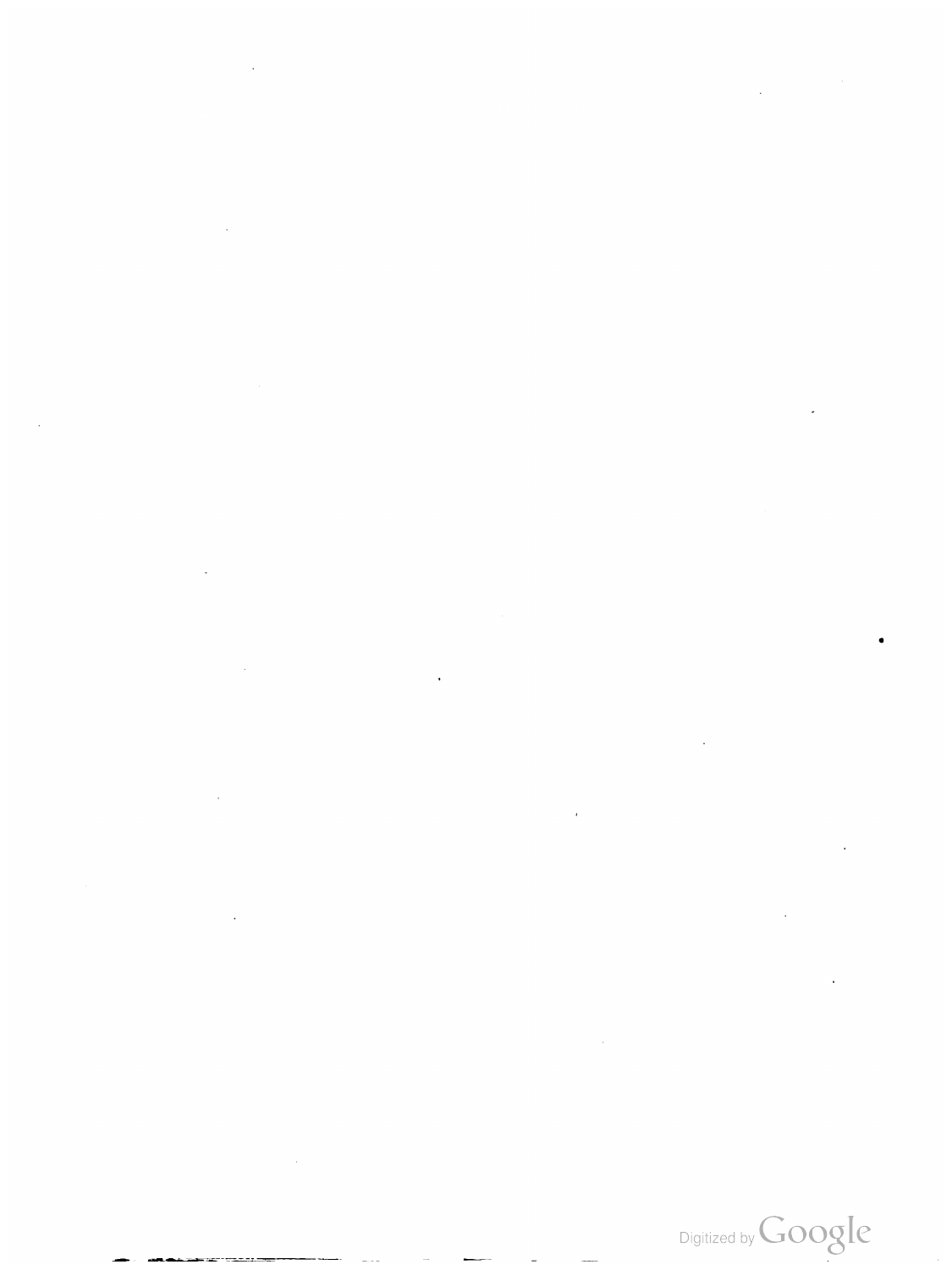

Î

Digitized by Google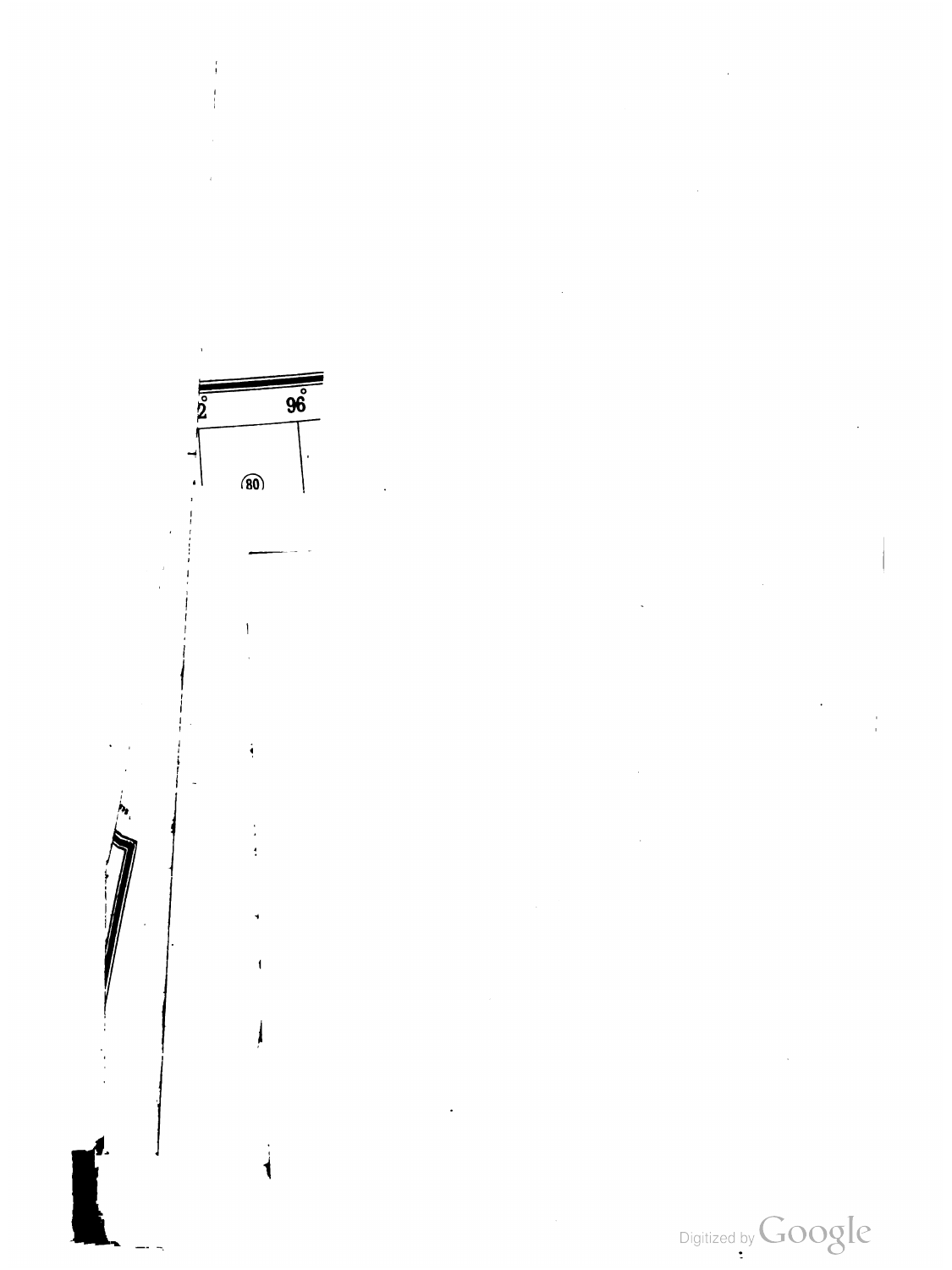$\label{eq:2.1} \frac{1}{\sqrt{2\pi}}\int_{0}^{\infty}\frac{1}{\sqrt{2\pi}}\left(\frac{1}{\sqrt{2\pi}}\right)^{2\alpha} \frac{1}{\sqrt{2\pi}}\int_{0}^{\infty}\frac{1}{\sqrt{2\pi}}\left(\frac{1}{\sqrt{2\pi}}\right)^{\alpha} \frac{1}{\sqrt{2\pi}}\frac{1}{\sqrt{2\pi}}\int_{0}^{\infty}\frac{1}{\sqrt{2\pi}}\frac{1}{\sqrt{2\pi}}\frac{1}{\sqrt{2\pi}}\frac{1}{\sqrt{2\pi}}\frac{1}{\sqrt{2\pi}}\frac{1}{\sqrt{2\$  $\frac{1}{2} \left( \frac{1}{2} \right)$ 

 $\label{eq:2.1} \mathcal{L}_{\mathcal{A}}(x) = \mathcal{L}_{\mathcal{A}}(x) + \mathcal{L}_{\mathcal{A}}(x) + \mathcal{L}_{\mathcal{A}}(x)$ 

 $\ddot{\phantom{0}}$ 

 $\mathcal{L}^{\text{max}}_{\text{max}}$  , where  $\mathcal{L}^{\text{max}}_{\text{max}}$ 

 $\ddot{\phantom{1}}$ 

 $\label{eq:2.1} \frac{1}{\sqrt{2\pi}}\sum_{i=1}^n\frac{1}{\sqrt{2\pi}}\sum_{i=1}^n\frac{1}{\sqrt{2\pi}}\sum_{i=1}^n\frac{1}{\sqrt{2\pi}}\sum_{i=1}^n\frac{1}{\sqrt{2\pi}}\sum_{i=1}^n\frac{1}{\sqrt{2\pi}}\sum_{i=1}^n\frac{1}{\sqrt{2\pi}}\sum_{i=1}^n\frac{1}{\sqrt{2\pi}}\sum_{i=1}^n\frac{1}{\sqrt{2\pi}}\sum_{i=1}^n\frac{1}{\sqrt{2\pi}}\sum_{i=1}^n\$  $\hat{\mathcal{A}}$ 

 $\mathcal{L}^{\text{max}}$ 

 $\label{eq:2.1} \frac{1}{\sqrt{2}}\left(\frac{1}{\sqrt{2}}\right)^{2} \left(\frac{1}{\sqrt{2}}\right)^{2} \left(\frac{1}{\sqrt{2}}\right)^{2} \left(\frac{1}{\sqrt{2}}\right)^{2} \left(\frac{1}{\sqrt{2}}\right)^{2} \left(\frac{1}{\sqrt{2}}\right)^{2} \left(\frac{1}{\sqrt{2}}\right)^{2} \left(\frac{1}{\sqrt{2}}\right)^{2} \left(\frac{1}{\sqrt{2}}\right)^{2} \left(\frac{1}{\sqrt{2}}\right)^{2} \left(\frac{1}{\sqrt{2}}\right)^{2} \left(\$  $\mathcal{L}^{\text{max}}_{\text{max}}$  $\label{eq:2.1} \frac{1}{\sqrt{2}}\int_{\mathbb{R}^3}\frac{1}{\sqrt{2}}\left(\frac{1}{\sqrt{2}}\right)^2\frac{1}{\sqrt{2}}\left(\frac{1}{\sqrt{2}}\right)^2\frac{1}{\sqrt{2}}\left(\frac{1}{\sqrt{2}}\right)^2.$  $\mathcal{L}_{\mathcal{A}}$ 

 $\label{eq:2.1} \frac{1}{\sqrt{2\pi}}\int_{0}^{\infty}\frac{1}{\sqrt{2\pi}}\left(\frac{1}{\sqrt{2\pi}}\right)^{2}d\mu_{\rm{eff}}\,d\mu_{\rm{eff}}$ 

 $\label{eq:2.1} \frac{1}{\sqrt{2}}\int_{\mathbb{R}^3}\frac{1}{\sqrt{2}}\left(\frac{1}{\sqrt{2}}\right)^2\frac{1}{\sqrt{2}}\left(\frac{1}{\sqrt{2}}\right)^2\frac{1}{\sqrt{2}}\left(\frac{1}{\sqrt{2}}\right)^2\frac{1}{\sqrt{2}}\left(\frac{1}{\sqrt{2}}\right)^2.$  $\mathcal{F}_{\mathcal{A}}$  $\label{eq:2.1} \frac{1}{\left(1-\frac{1}{2}\right)}\left(\frac{1}{\left(1-\frac{1}{2}\right)}\right)^{\frac{1}{2}}\left(\frac{1}{\left(1-\frac{1}{2}\right)}\right)^{\frac{1}{2}}\left(\frac{1}{\left(1-\frac{1}{2}\right)}\right)^{\frac{1}{2}}\left(\frac{1}{\left(1-\frac{1}{2}\right)}\right)^{\frac{1}{2}}\left(\frac{1}{\left(1-\frac{1}{2}\right)}\right)^{\frac{1}{2}}\left(\frac{1}{\left(1-\frac{1}{2}\right)}\right)^{\frac{1}{2}}\left(\frac{1}{\left(1-\frac$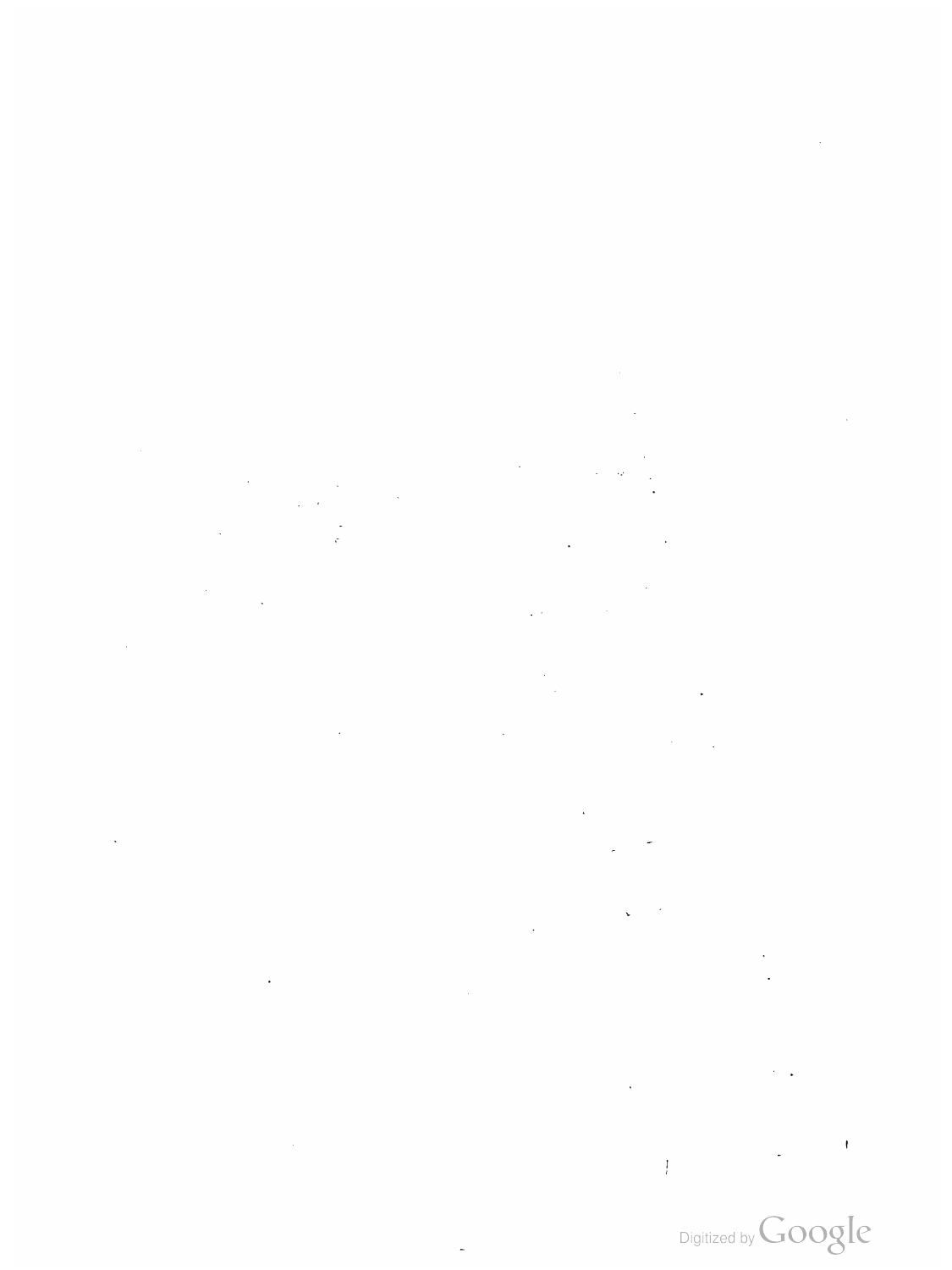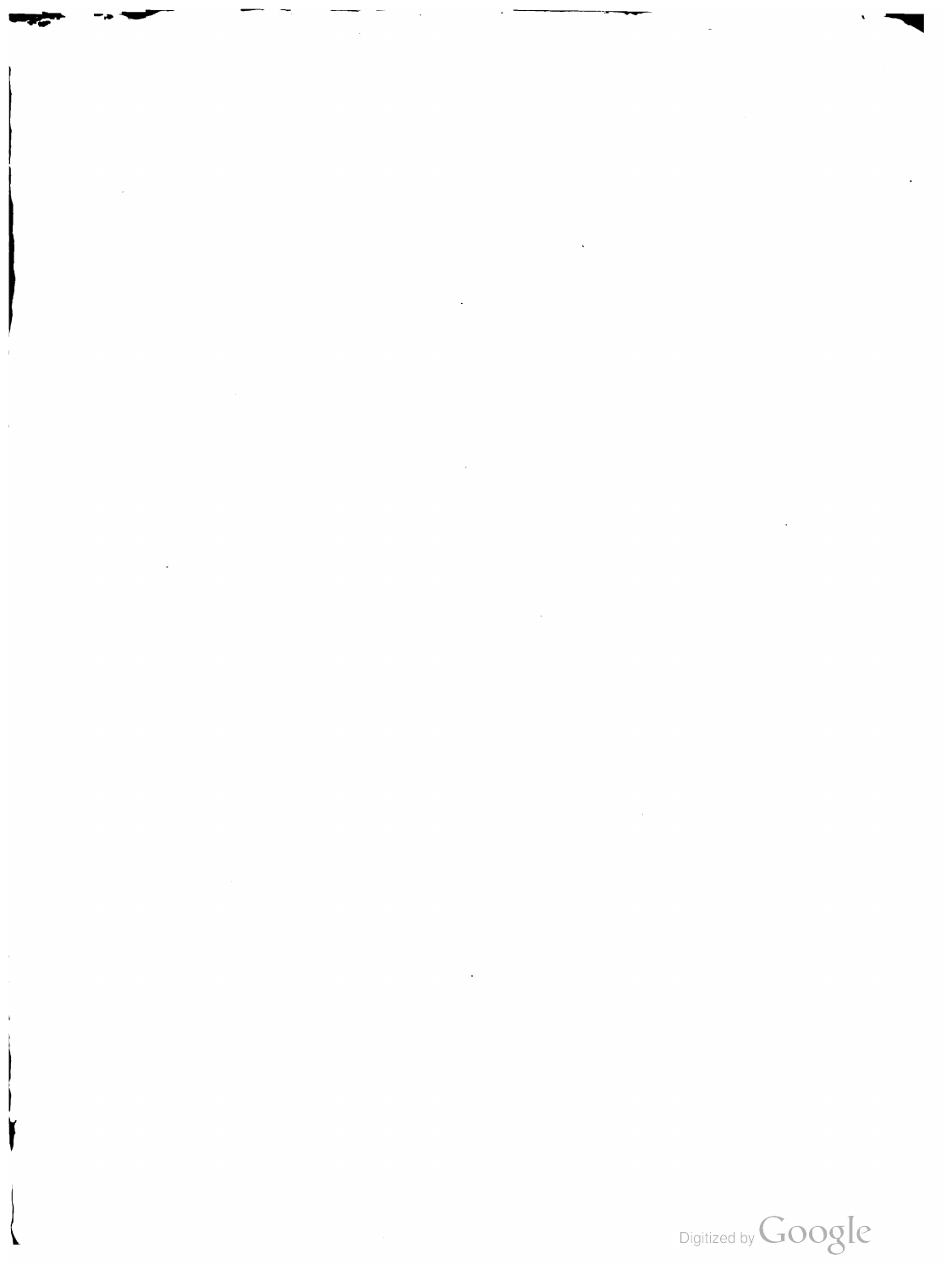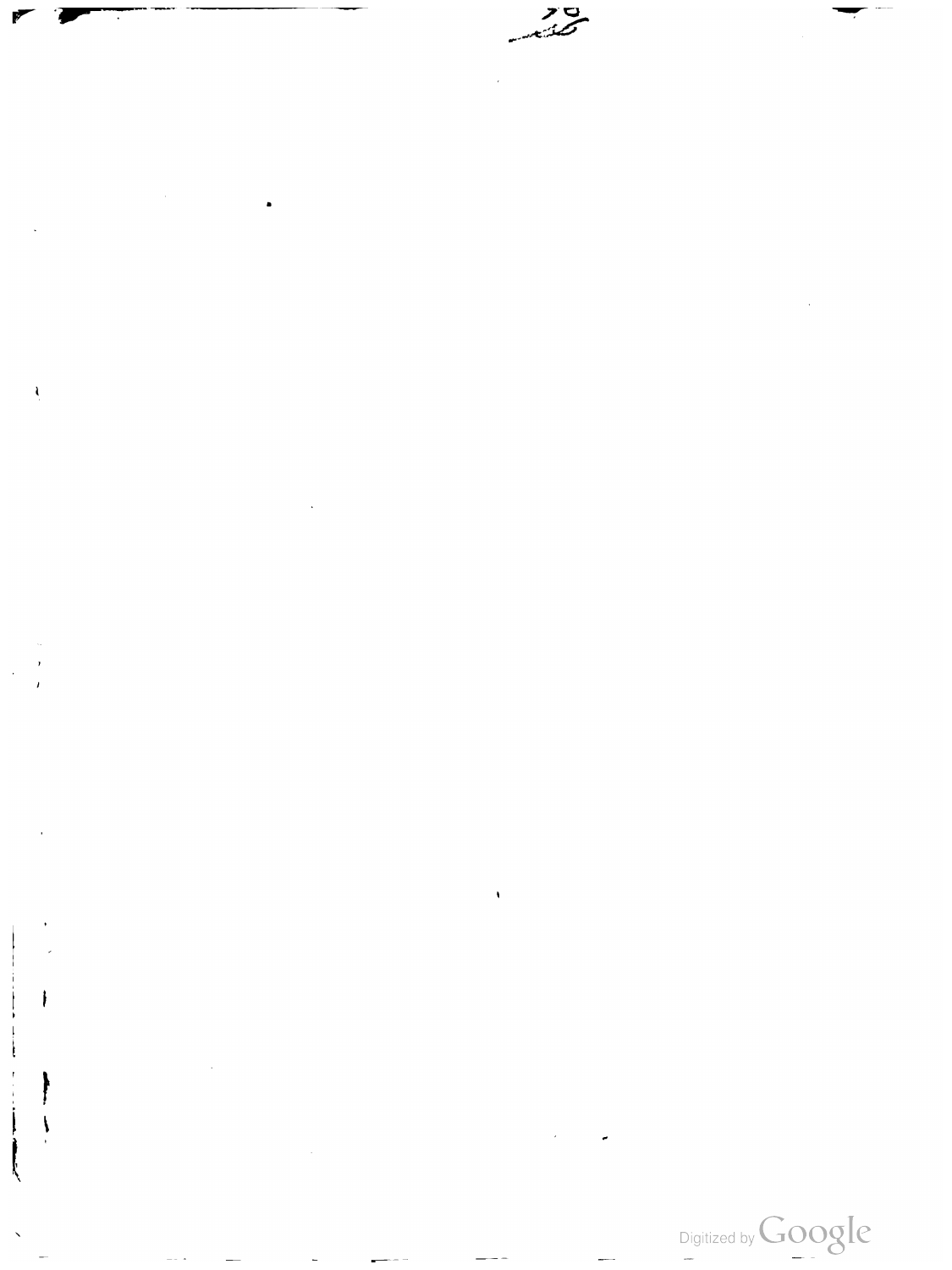$\bar{1}$ 

l,

 $\mathcal{L}^{\mathcal{L}}$ 

 $\mathcal{F}_{\mathcal{A}}$ 

 $\hat{\mathbf{v}}$